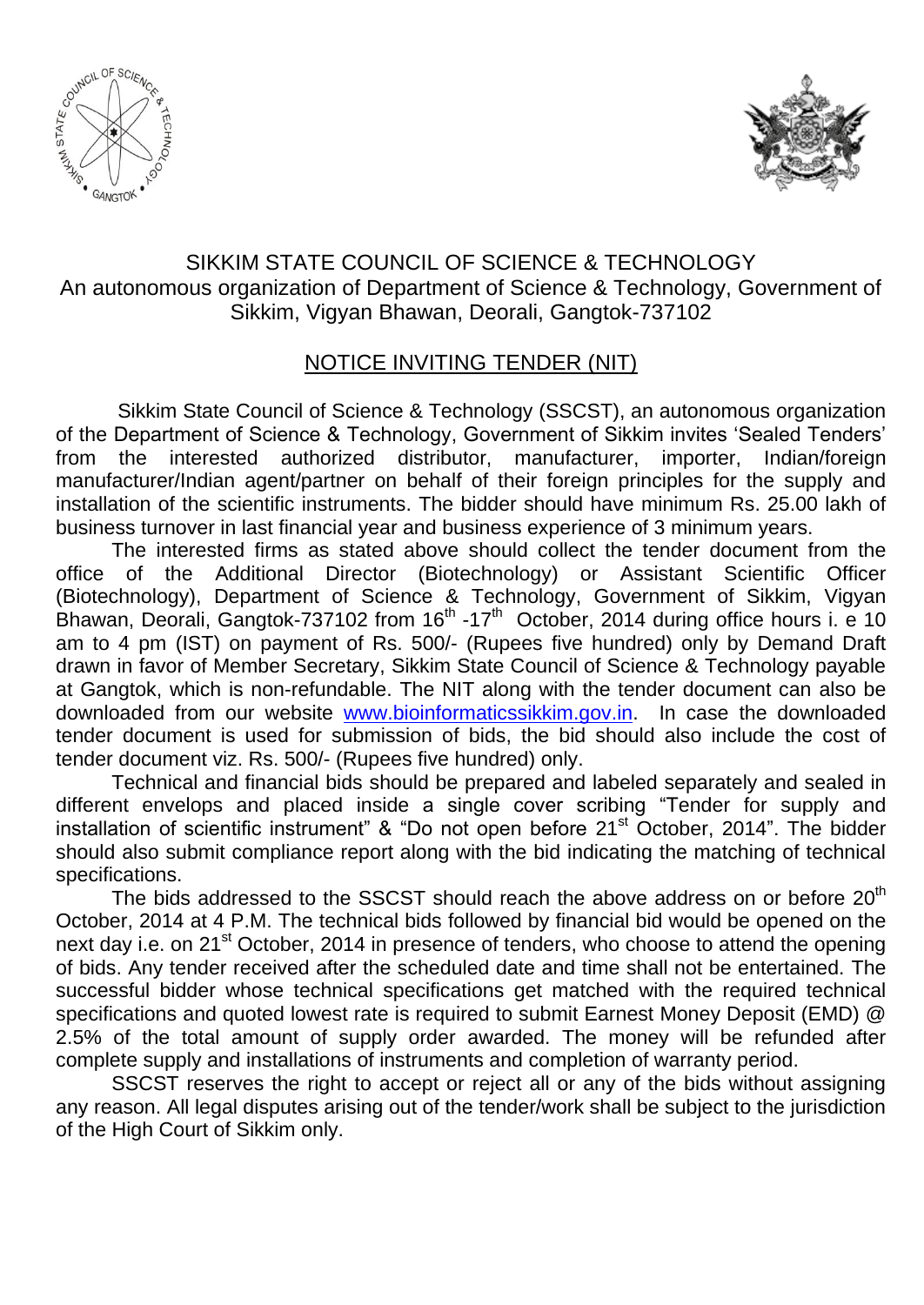### **Sikkim State Council of Science & Technology**

**TENDER DOCUMENT**

**Supply and Installation of Scientific Instruments Issue of Tender form: 16th – 17th October, 2014 Last Date Receipt of Tenders: 20th October, 2014 Date Opening of Tenders: 21st October, 2014 Price: Rs.500/-**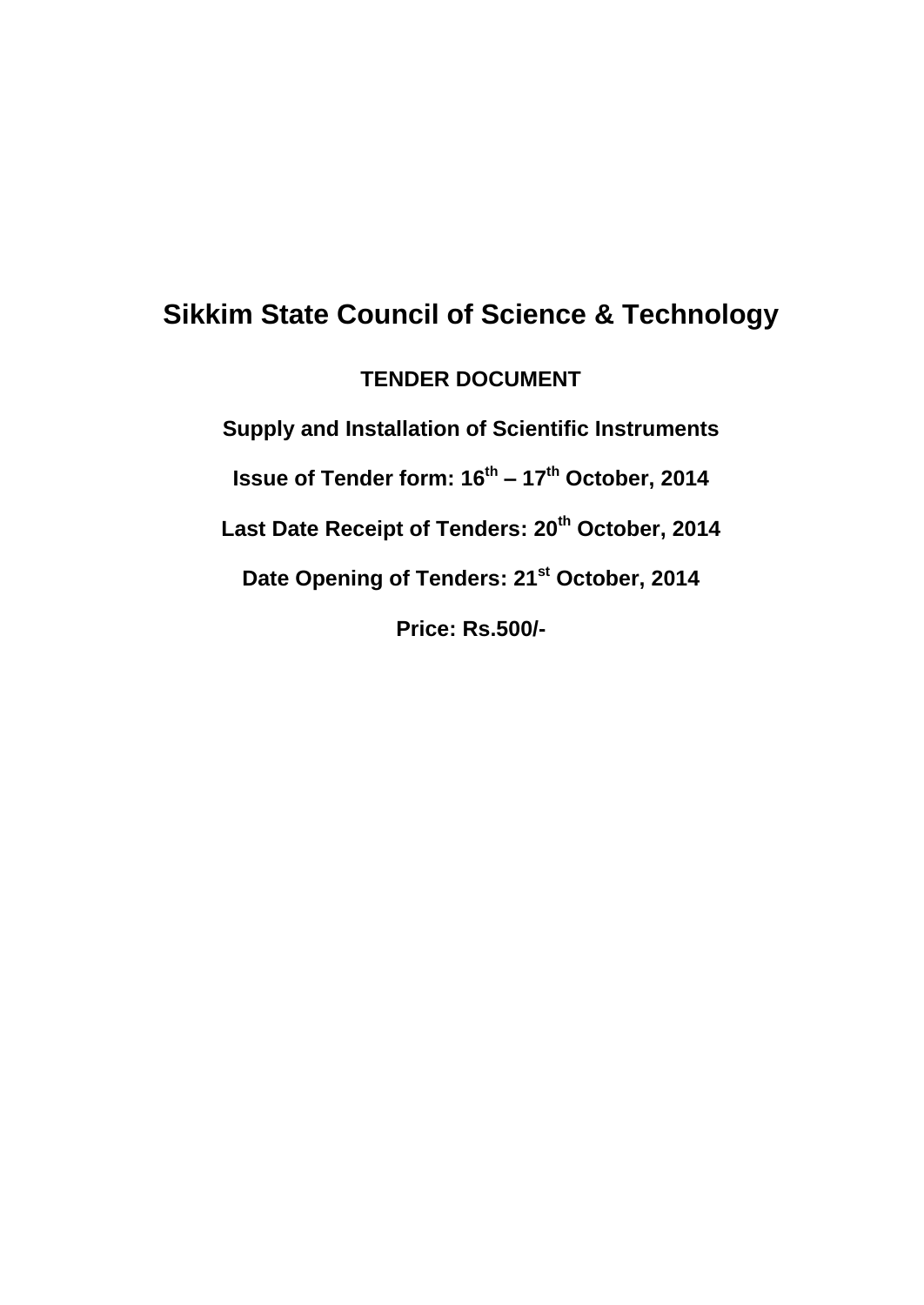# **Invitation for Bids**

From: Sikkim State Council of Science & Technology, Department of Science & Technology, Government of Sikkim, Vigyan Bhawan, Deorali-737102 To:

…………………………………………… ………………………………………  $\mathcal{L}_{\mathcal{M}}$  . The contract of the contract of the contract of the contract of the contract of the contract of

Sikkim State Council of Science & Technology (SSCST) is inviting the sealed bids from the authorized distributor, manufacturer, importer, Indian/foreign manufacturer/Indian agent/partner on behalf of their foreign principles for the supply and installation of the scientific instruments. Tender details and the list of instrument with technical specifications are available with the office of the undersigned or can be downloaded from the website: [www.bioinformaticssikkim.gov.in.](http://www.bioinformaticssikkim.gov.in/)

Technical and Financial proposals should be submitted separately in two sealed envelopes, placed in the common sealed cover marked:

"Do not open before 21<sup>st</sup> October, 2014" "Tender on procurement of scientific instruments"

Bids should reach Sikkim State Council of Science & Technology, Vgyan Bhawan, Gangtok-737101, Sikkim (India) on or before 20<sup>th</sup> October, 2014. The envelope would be opened next day at 11 a.m. (IST) by tender committee in the presence of bidders, who choose to attend the bid opening. The tender fee is non-refundable. Incomplete bids will not be included for consideration.

SSCST reserves the right to accept or reject any bid in the bidding process without assigning any reason thereof.

Yours faithfully,

Additional Director Biotechnology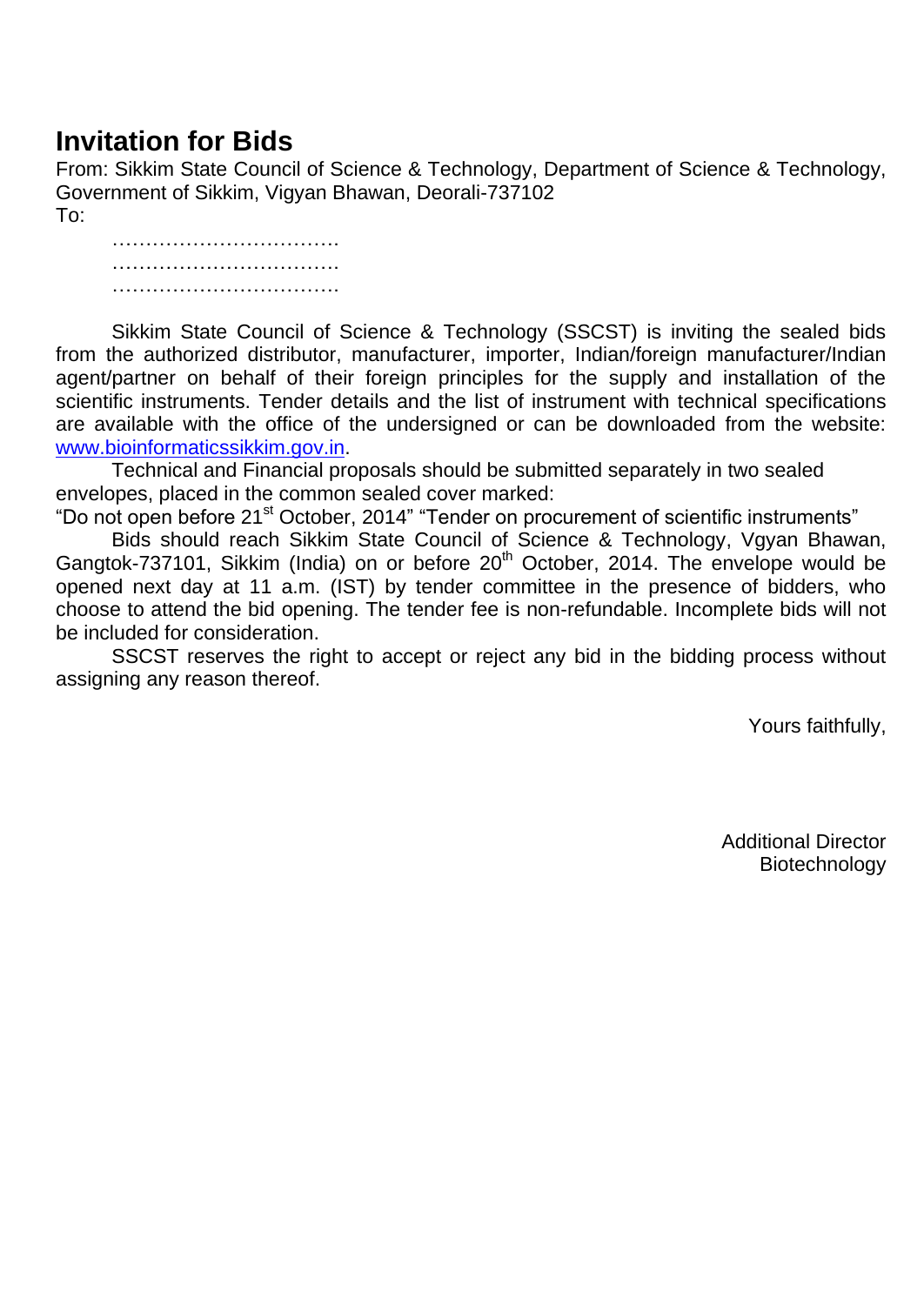#### **Terms and conditions:**

- 1. Supply and installation should be completed within one month from the date of issue of the supply order.
- 2. Proper demonstration or training if needed should be provided at the expense of supplier/company.
- 3. Technical guidance should be provided even after the completion of warranty period.

### **II. Instructions to Bidders**

#### **1. Evaluation of Bids**

For evaluating the bids, Technical Bids shall be evaluated first and financial bids of only those who qualify technically shall be opened.

#### **2. Technical bid**

A comparative statement of the technical specifications of instruments for which the rates has been quoted and the technical specifications of instruments provided by the institution should be submitted along with the soft copy in the form of CD. Compliance report is also required to be submitted. Bidders should produce valid trade license, Income Tax clearance, Professional tax clearance, authorized distributorship of the manufacturer/company, supported by authorized distributorship document.

#### **3. Financial Proposal**

The rates should be quoted in the Indian Rupee excluding the custom and central excise duty but inclusive of all other taxes and levies. The price should be quoted for the FOR destination. DSIR certificate will be provided for custom and central excise duty exemption as an when required.

#### **4. Submission of Bids**

All bids must be sealed separately and enclosed in one envelope, labeled "Do not open before 21<sup>st</sup> October, 2014", "Tender on supply and installation of scientific instrument" and addressed to Additional Director, Sikkim State Council of Science & Technology, Vigyan Bhawan, Deorali, Gangtok-737102, Sikkim (India).

#### **5. Late Bids**

Bids received after the deadline for submission of bids (20<sup>th</sup> October, 2014), will be rejected.

#### **6. Award of supply and installation work**

SSCST will notify the successful bidder through committee that its bid has been accepted. A contract shall be signed between SSCST and the successful bidder within 7 days of receipt of letter of award by the successful bidder. Successful bidder should supply and install the equipments within one month of issue of supply order.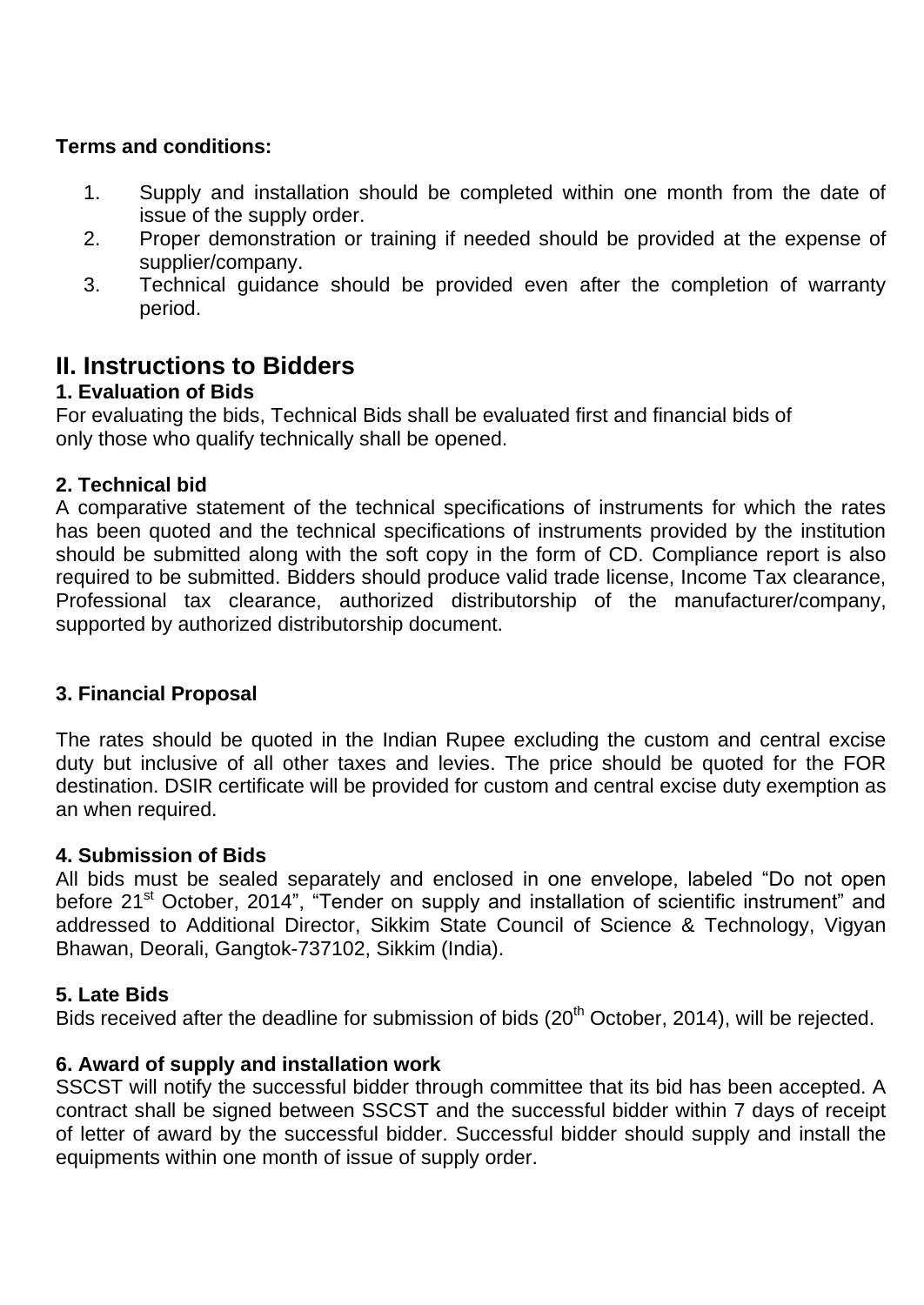#### 7. **Incomplete bids**

Bids/Tenders found incomplete in any form shall be rejected.

#### **8. Payment**

The payment shall be made on complete supply, installation of instruments and complete paper works duly following the state financial rule.

#### **9. Earnest Money Deposit (EMD)**

Successful bidders are required to deposit EMD @ 2.5% of the total amount for which supply order is issued. The EMD will be forfeited in case bidder fails to sign the contract with STCST within 7 days from the date of notification of award or fails to execute/undertake the scope of work indicated in the contract.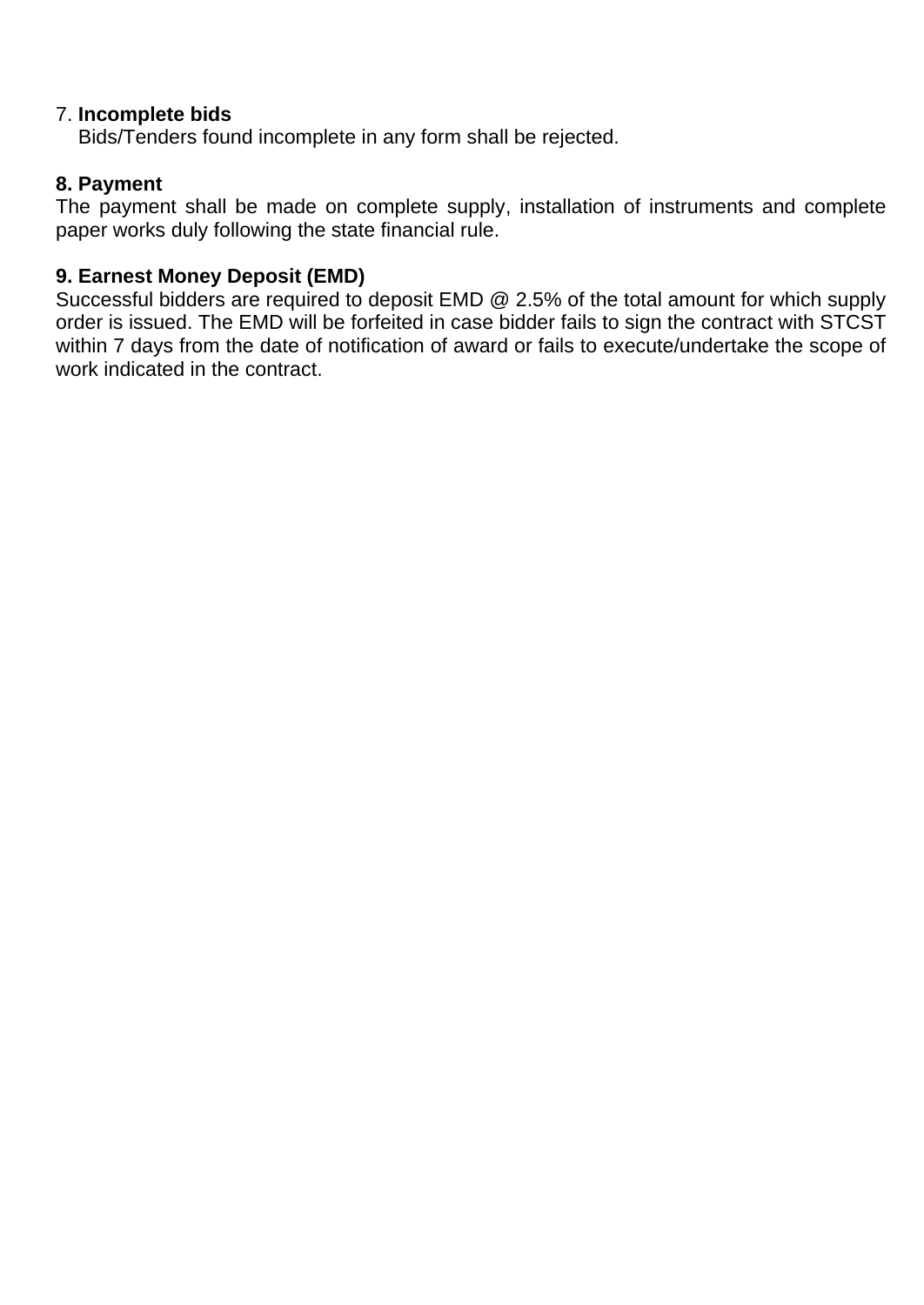## L**ist of instrument with technical specifications placed for tender:**

| Sr.            | Name of the         | Technical specification.                                                                  |  |  |
|----------------|---------------------|-------------------------------------------------------------------------------------------|--|--|
| no.            | instrument.         |                                                                                           |  |  |
| $\mathbf{1}$   | Refrigerated        | a. Maximum RPM-21000.                                                                     |  |  |
|                | Centrifuge.         | b. Maximum RCF- $30,700xg$ .                                                              |  |  |
|                |                     | c. Maximum capacity-4x750ml (swing rotor).                                                |  |  |
|                |                     | d. Temp. range- $-20$ to $+40$ degree cel.                                                |  |  |
|                |                     | e. Timer- 99 hrs, 59 mnts, 59 sec.                                                        |  |  |
|                |                     | Speed Accuracy- $+/- 20$ r per min.<br>f.                                                 |  |  |
|                |                     | Temp. Accuracy-+/- 1 degree cel.<br>g.                                                    |  |  |
|                |                     | h. Microprocessor controlled                                                              |  |  |
|                |                     | Short spin facility<br>i.                                                                 |  |  |
|                |                     | j. RCF/RPM calculator                                                                     |  |  |
|                |                     | k. Noise- $<$ 65Db.                                                                       |  |  |
|                |                     | 1. LED display-rotor no., rcf, temp, time, accel/decl rates & programs.                   |  |  |
|                |                     | m. Manual rotor recognition by inputting the rotor NO.                                    |  |  |
|                |                     | n. Interlocking door for safety                                                           |  |  |
|                |                     | o. Display of abnormality : imbalance, over temperature, speed, motor                     |  |  |
|                |                     | failure/system failure                                                                    |  |  |
|                |                     | p. Drive motor-AC induction.                                                              |  |  |
|                |                     | q. Dimension- $800x700x400$ mm.                                                           |  |  |
|                |                     | r. Power-220 volt, 50 Hz, 15 AMP.                                                         |  |  |
|                |                     | s. Weight-110kg.                                                                          |  |  |
|                |                     | CE marked<br>t.                                                                           |  |  |
|                |                     | u. Accessories :                                                                          |  |  |
|                |                     | 0.5 ml. capacity adaptor for 2 ml angle rotor, 1.5 ml / 2 ml x 32                         |  |  |
|                |                     | angle rotor and 50 ml round bottom angle rotor.                                           |  |  |
| $\overline{2}$ | Liquid N2 Canister. | LN2 capacity 20.5 liters, static evaporation rate: 0.09 liters/day                        |  |  |
|                |                     | Outer dimensions (Diameter x Height):37cmx65cm                                            |  |  |
|                |                     | Inner dimension (Diameter x Height):27.9 inchesx3.8inches                                 |  |  |
|                |                     | Neck size:5cm                                                                             |  |  |
|                |                     | Vial capacity: 150                                                                        |  |  |
|                |                     | Shipping weight- 29kgs.                                                                   |  |  |
| 3              | Real time PCR.      | System should be a standalone or PC operated with the additional feature                  |  |  |
|                |                     | of operating through a USB stick only. System should also posses feature                  |  |  |
|                |                     | of uploading & downloading programs, results & log files via a USB                        |  |  |
|                |                     | stick                                                                                     |  |  |
|                |                     | System should be fastest with highest ramping rate of $> 5$ °C/sec heating                |  |  |
|                |                     | & 4.5 $\mathrm{^0C}/\mathrm{sec}$ cooling                                                 |  |  |
|                |                     | System should have a backlit LCD.<br>$\bullet$                                            |  |  |
|                |                     | System should have a thermal block of formats 24 well with a sample<br>$\bullet$          |  |  |
|                |                     | volume of 10-50ul per well & 96 well with a sample volume of $5 - 20$ ul                  |  |  |
|                |                     | per well                                                                                  |  |  |
|                |                     | The system should also have a heating lid temperature range of $30-110^0C$<br>$\bullet$   |  |  |
|                |                     | with automatic Temperature control and pressure settings                                  |  |  |
|                |                     | System should have a block temperature range of 4-99 <sup>0</sup> C/SEC with<br>$\bullet$ |  |  |
|                |                     | temperature accuracy of $\pm$ 0.2 <sup>0</sup> C and a temperature uniformity of $\pm$    |  |  |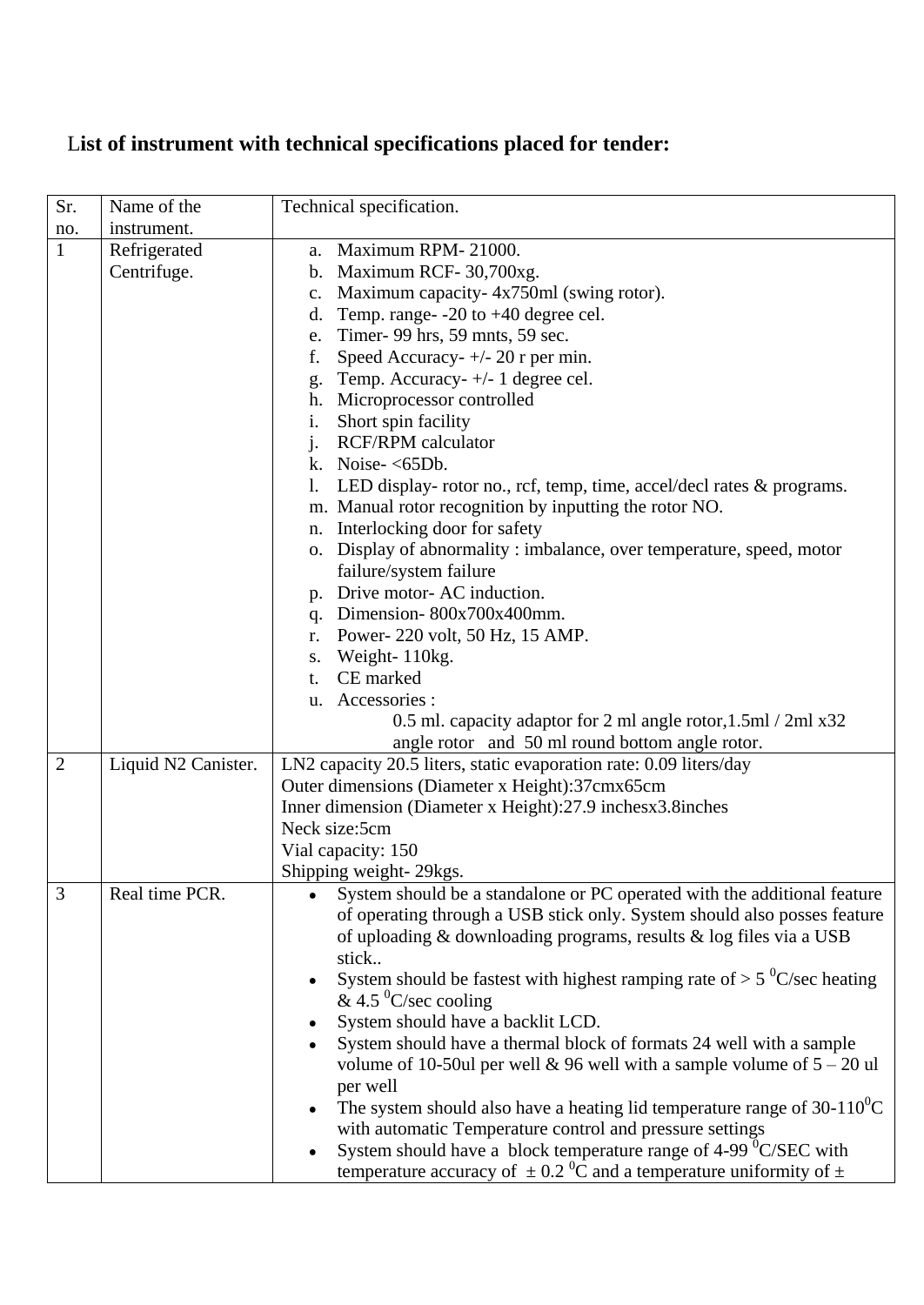|                |          | 0.3 <sup>o</sup> C at 95 <sup>o</sup> C, $\pm$ 0.15 <sup>o</sup> C at 60 <sup>o</sup> C, $\pm$ 0.2 <sup>o</sup> C at 72 <sup>o</sup> C |
|----------------|----------|----------------------------------------------------------------------------------------------------------------------------------------|
|                |          | System should have the ability of adjusting the ramp rate $\&$ a                                                                       |
|                |          | Touchdown.                                                                                                                             |
|                |          | System should have five LEDs excitation filters with a excitation range<br>$\bullet$                                                   |
|                |          | of 475-640nm & detection range of 520-740nm with a CCD.                                                                                |
|                |          | System should have separate detection filters in order to avoid<br>$\bullet$                                                           |
|                |          | overlapping of signals or crosstalk                                                                                                    |
|                |          | System should be capable of multiplexing upto 4 targets with a dynamic<br>$\bullet$                                                    |
|                |          | range of 11 order of magnitude and sensitivity of 1 copy.                                                                              |
|                |          |                                                                                                                                        |
|                |          | System should have a scanning time of less than 13 sec for all channels<br>$\bullet$                                                   |
|                |          | (5) and less than 3 sec for a single channel.                                                                                          |
|                |          | System should have a user friendly softaware with the ability to do<br>$\bullet$                                                       |
|                |          | Absolute quantification, Relative quantification, melt curve analysis,                                                                 |
|                |          | allelic discrimination with scatter plot analysis and High resolution                                                                  |
|                |          | melting.                                                                                                                               |
|                |          | The system should have a virtual pippeting tool.<br>٠                                                                                  |
|                |          | System should have a colour calibration software utility for addition of a                                                             |
|                |          | new dye.                                                                                                                               |
|                |          | System should be a High-resolution melting (HRM) upgraded version.                                                                     |
|                |          | System should be capable of communicating to Windos XP and<br>$\bullet$                                                                |
|                |          | Windows 7 with an ability to connect to PC with an Ethernet connection.                                                                |
|                |          | Upto 10 instruments should be operated from a single PC. System should                                                                 |
|                |          | have a USB port for operating instrument.                                                                                              |
|                |          | System should have a power failure recovery for 24hrs.<br>٠                                                                            |
|                |          | System should have a dimension (Wx D x H) of 330 x 230 x310mm with<br>$\bullet$                                                        |
|                |          | a weight of 9.2kg inclusive.                                                                                                           |
|                |          | System should have a power usage of 200W maximum<br>٠                                                                                  |
|                |          | System has 2 years warranty and CE-conform.                                                                                            |
|                |          | Must include 250 reaction plant DNA extraction kit along with the                                                                      |
|                |          | required mastermix and 96 well PCR plates.                                                                                             |
|                |          | Must be a USA or EUROPE make.                                                                                                          |
|                |          |                                                                                                                                        |
| $\overline{4}$ | Gradient | System should have 96 well PCR block with capacity 96 x 0.2 ml PCR                                                                     |
|                | PCR.     | tube & 0.2ml 96 well PCR plates                                                                                                        |
|                |          | Intuitive user interface for rapid programming and runs<br>$\bullet$                                                                   |
|                |          | Ramping rate of heating and cooling should be 2.5°C<br>$\bullet$                                                                       |
|                |          | System should have Gradient block with selectable temperature gradient                                                                 |
|                |          | $\bullet$                                                                                                                              |
|                |          | from 1° to 24° C, possible at any step of the PCR program                                                                              |
|                |          | PCR should have 8 or more Peltier for uniform gradient distribution of<br>$\bullet$                                                    |
|                |          | temperature across the block                                                                                                           |
|                |          | Freely programmable temperature gradient over 12 rows;<br>٠                                                                            |
|                |          | Sample Accuracy (C): $+0.25C$ of set temperature, 1 minute after clock                                                                 |
|                |          | start                                                                                                                                  |
|                |          | Temperature uniformity: +-0.5C, 30 seconds after clock start.<br>$\bullet$                                                             |
|                |          | Heated lid temperature should be $105^{\circ}$ C or more to avoid evaporation;<br>$\bullet$                                            |
|                |          | System should have an option for auto restart in the event of power                                                                    |
|                |          | failure                                                                                                                                |
|                |          | Temperature control range of the system should be between 4° to 99° C                                                                  |
|                |          | with $0.1^{\circ}$ C increment or decrement in set point resolution.                                                                   |
|                |          | No. of programs should be 1000 on device with an expandable memory                                                                     |
|                |          | space.                                                                                                                                 |
|                |          | Maximum no. of cycles should be 99                                                                                                     |
|                |          |                                                                                                                                        |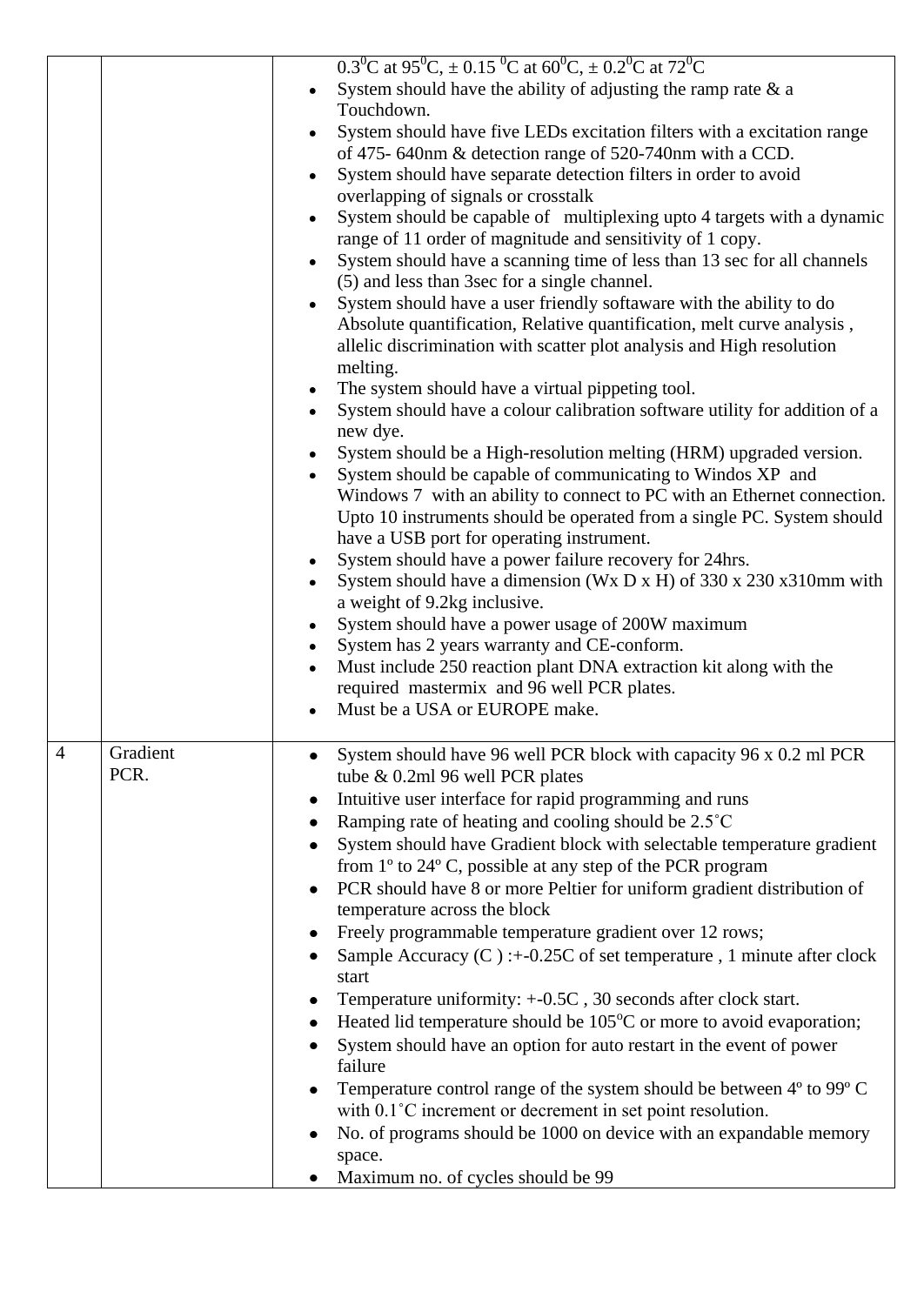|                  |                    | should have touch screen control system for simple programming,<br>gradient function, adjustable ramp rate, time and temperature increment,<br>incubation mode, pause function; System should be upgradeable to<br>384/60 wells.<br>Software should be capable of performing long range, touch down<br>$\bullet$<br>application, logging function, thermal calibration, real time thermo<br>profile graphs and should include auto calibration wizard to enable<br>dynamic recalibration by the user<br>System should be user friendly & must have installed in minimum two<br>places in Sikkim.                                                                                                                                                                                                                                                                                                                                                                                                                                                                                                                                                                          |
|------------------|--------------------|---------------------------------------------------------------------------------------------------------------------------------------------------------------------------------------------------------------------------------------------------------------------------------------------------------------------------------------------------------------------------------------------------------------------------------------------------------------------------------------------------------------------------------------------------------------------------------------------------------------------------------------------------------------------------------------------------------------------------------------------------------------------------------------------------------------------------------------------------------------------------------------------------------------------------------------------------------------------------------------------------------------------------------------------------------------------------------------------------------------------------------------------------------------------------|
| 5                | UV /Multiband      | System should be ideal for RNA/DNA samples visualization through UV Light.                                                                                                                                                                                                                                                                                                                                                                                                                                                                                                                                                                                                                                                                                                                                                                                                                                                                                                                                                                                                                                                                                                |
|                  | transilluminator   | Two working area: minimum 20 cm X 20 cm independent for UV light.<br>Six UV tubes of 365 nm wavelength and five UV tubes of 254nm fitted<br>individually in tube holder. Eight watt UV light tube fitted independently in tube<br>holder. Intensity required minimum $7600/5200$ uW/cm <sup>2,</sup><br>Availability of local service engineers and service facility would be preferred.<br>List of installations of Trans illuminator in India must be provided. The<br>compliance statement of specifications offered by the quoted model vis-à-vis the<br>above specification must be submitted with the deviations clearly marked and<br>mentioned towards its non-compliance. Warranty minimum 1 Years.                                                                                                                                                                                                                                                                                                                                                                                                                                                              |
| 6                | Homogenizer.       | High speed, high quality and low noise at max 5,000 - 33,000 rpm. Speed and<br>power control optimized for the sample, The dispensing probes made up of<br>stainless steel/ autoclavable, System working range should be flexible from<br>0.03ml to 1 lit., Speed Range should be max 33,000 rpm, System speed control<br>should be Analog phase control, System should have safety device- over load<br>protector with stand assembly and vessel holder, Electric power should be 220V<br>ac, 50/60 Hz, Easy installation and start up Easy grinding probes in flexible<br>volumes for 1.5/2ml tube, 5 ml tube, 15 ml tube 50 ml sample capacity, Easy<br>collection of Plant samples, Literature conforming to above parameters to<br>accompany, List of installations of Homogenizer in India must be provided,<br>Warranty minimum 1 Years, Only imported make acceptable.                                                                                                                                                                                                                                                                                            |
| $\boldsymbol{7}$ | Rotary evaporator. | v. Motorised lift with manual by-pass in case of power failure<br>available as standard.<br>w. Digital RPM indication with AC drive.<br>x. Rotation speed: 30 to 270 rpm<br>y. Digital water cum oil Bath: Temp range ambient $+5^{\circ}$ C to 180 <sup>°</sup> C.<br>Vertical Glass Set - consisting of: Flask Adapter B-29 Pear shaped<br>z.<br>aa. evaporating flask cap. 1 lit B-29.<br>bb. Round bottom receiver flask cap. 1 lit S-35<br>cc. Vertical Condenser with 1200cm <sup>2</sup> cooling area.<br>dd. PTFE Feed Tube with PTFE feed stop cock. Power supply: 230 V, 50<br>Hz, single phase.<br><b>Optional Accessories-</b><br>1. Vapour temperature indicator – digital<br>Range: 0 to 99 °C, Readability : 0.1 °C, supplied with glass embedded PT-<br>100 sensor with screw cap and PTFE ferrule.<br>2. Vacuum Controller - Digital<br>Vacuum control / display range: 0 to 1013 mbar, Resolution: 1 mbar,<br>Control accuracy: $\pm$ 3 mbar.<br>3. Chiller temp. range 200 degree cel. to Rt.<br>4. Chiller bath volumes 3 ltrs.<br>5. Chiller refrigerant CFC free.<br>Note- optional accessories price have to quote separately. Minimum 10 customer |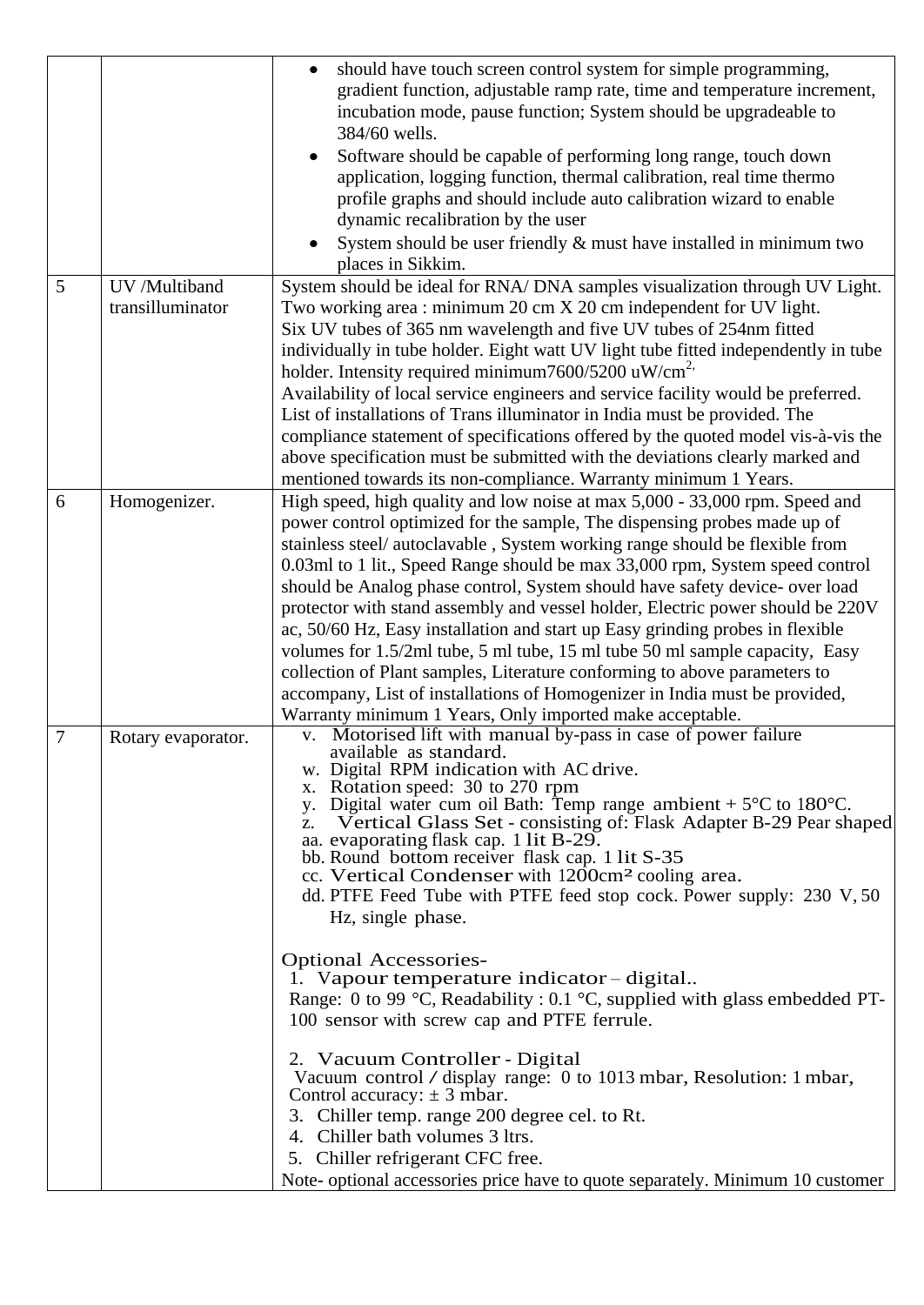|    |                                     | list have to submit.                                                                                                                                 |  |
|----|-------------------------------------|------------------------------------------------------------------------------------------------------------------------------------------------------|--|
| 8  | Gel electrophoresis<br>(Horizontal) | System must come with three gel size option: Gel Size (W x L) should be 13 X<br>13, 7.8 X 10, 4.8 x 7.5 cm                                           |  |
|    | With power supply.                  | System should be single piece acrylic molded tank, high temperature/corrosion<br>proof & assures no leaking points;                                  |  |
|    |                                     | System should have Dimension (LxWxH) 27X18X9 cm                                                                                                      |  |
|    |                                     | System should be flexible to accommodate 15 well or 26 wells per gel                                                                                 |  |
|    |                                     | System should have 600ml buffer capacity                                                                                                             |  |
|    |                                     | Automatically cuts off electric field when the lid is opened                                                                                         |  |
|    |                                     | The largest gel tray should have UV transparent trays with fluorescent ruler,                                                                        |  |
|    |                                     | special gel caster, with the level as regulatory function                                                                                            |  |
|    |                                     | Following accessories should be provided-                                                                                                            |  |
|    |                                     | Body Tank (includes electrodes) (1), Gel Tray (130 X 130mm)(1), Gel Tray (78<br>X 100mm)(1), Gel Tray (48 X 75mm) (2), Gel Caster (1), Comb (1mm, 13 |  |
|    |                                     | wells) $(2)$ ,<br>Comb (1.5mm, 13 wells) (2), Comb (1.5mm, 26 wells) (2), Comb (1mm, 10<br>wells) $(2)$ ,                                            |  |
|    |                                     | Comb (1mm, 15 wells) (2), Comb (1mm, 5 wells) (2), Comb (1.5mm, 3 wells)<br>(2).                                                                     |  |
|    |                                     | Level adjustment legs (4), Electrical Cables (1).                                                                                                    |  |
|    |                                     | All the necessary accessories to run the system should be provided.                                                                                  |  |
|    |                                     | System should be CE and ISO certified                                                                                                                |  |
|    |                                     | System should have one year warranty.                                                                                                                |  |
|    |                                     | <b>Power Supply :-</b>                                                                                                                               |  |
|    |                                     | Light, Smart & Simple to operate, Automatic memory $\&$ can share ten most                                                                           |  |
|    |                                     | common electrophoresis programs, Use the microprocessor for control,<br>Automatic Memory, Automatic switch off on overload or no load, Touch         |  |
|    |                                     | keypad, Optional function of recovering after power cut off, Type of Output:                                                                         |  |
|    |                                     | Constant - Voltage, Current, power Output Range : 10-600V, 1-500mA, 1-                                                                               |  |
|    |                                     | 300W, Resolution : Volt 1V, Current 1mA, Power 1W, Time Range : 1min -                                                                               |  |
|    |                                     | 9hr 9min., Display: LCD, Dimension: 28 x 24 x 11cm, Weight: 5kg, Output                                                                              |  |
|    |                                     | Pack: $4$ .                                                                                                                                          |  |
|    |                                     | (must have some existing customers in Sikkim)                                                                                                        |  |
| 9  | Ice flaking machine.                | Capacity-20kg./hour, ice storage capacity 10 kg, water                                                                                               |  |
|    |                                     | cons.(L/H)<0.8, wind cooling condensation, R134 C refrigerant, 180W                                                                                  |  |
|    |                                     | input power, net weight 32kg, Gw. Weight 36 kg, Unit dimen. (mm)                                                                                     |  |
|    |                                     | 300x493x547                                                                                                                                          |  |
| 10 | <b>BOD</b> incubator.               | Construction:                                                                                                                                        |  |
|    |                                     | Chamber capacity of 250 ltrs. Exterior construction of MS with                                                                                       |  |
|    |                                     | heat cured epoxy coating, Chamber gauge $0.8 \sim 1$ mm. Interior<br>construction of stainless steel (304), Double door construction.                |  |
|    |                                     | 6. Magnetic packing lock system for outer door, Internal                                                                                             |  |
|    |                                     | circulating fan for air circulation through forced convection                                                                                        |  |
|    |                                     | method, Tempered & frame-less safety glass inner door                                                                                                |  |
|    |                                     | enables end users to easily monitor without variation in                                                                                             |  |
|    |                                     | temperature, Supplied with wire mesh shelves. Shelf height                                                                                           |  |
|    |                                     | adjustable in 25mm steps, Seamless round cornered internal                                                                                           |  |
|    |                                     | chamber ensures easy cleaning, Eye level door mounted                                                                                                |  |
|    |                                     | controller for easy access and check operating status.                                                                                               |  |
|    |                                     | Controllingsystem:                                                                                                                                   |  |
|    |                                     | Digital PID temperature controller with PT100 sensor for precise                                                                                     |  |
|    |                                     | monitoring & control, Equipped with settable temperature, time                                                                                       |  |
|    |                                     | and high temp. alarm. Seven segment LED display, Control                                                                                             |  |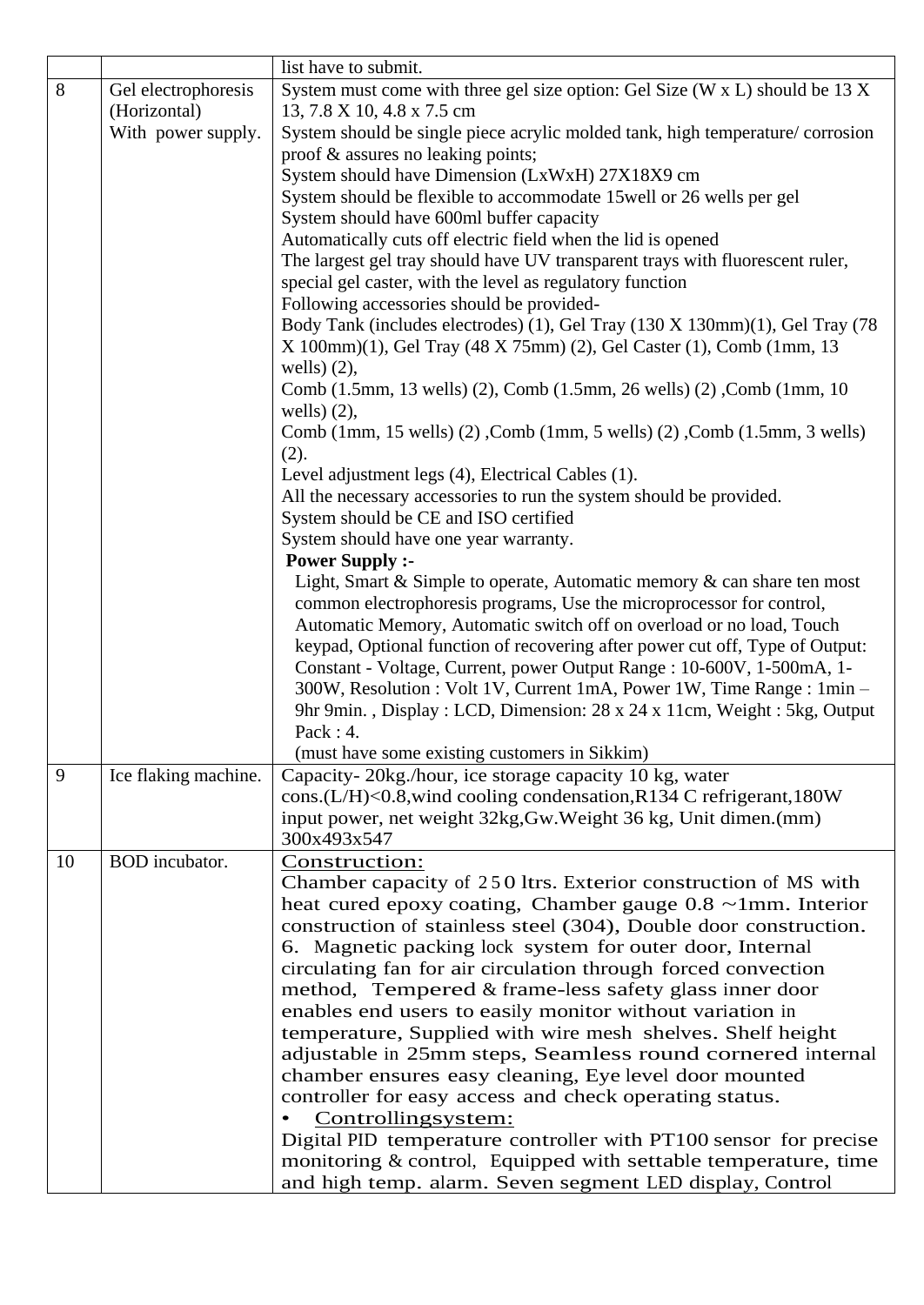|    |                  | accuracy $\pm 0.2$ <sup>o</sup> C @37 <sup>o</sup> C.                                           |  |  |
|----|------------------|-------------------------------------------------------------------------------------------------|--|--|
|    |                  | SafetyFeatures:                                                                                 |  |  |
|    |                  | Over temperature protection, Over current protection, High                                      |  |  |
|    |                  | tempered safety glass of 5mm. CEmarked.                                                         |  |  |
|    |                  | Otherspecs:                                                                                     |  |  |
|    |                  | Temperature range: ambient $+5^{\circ}$ C to 70 <sup>°</sup> C, Internal circulating            |  |  |
|    |                  | fan, Supply Voltage: 230 V AC, 50 HZ, Single phase, User                                        |  |  |
|    |                  | manual provided along with relevant test reports & calibration                                  |  |  |
|    |                  | certificate along with traceability, Inner Dimensions- W x D x                                  |  |  |
|    |                  | H (mm)- $450x450x450$ , outer Dimensions -W x D x H                                             |  |  |
|    |                  | (mm)- 640x690x800, Heater-300W.                                                                 |  |  |
|    |                  | Note- The origin of the product must be from an ISO                                             |  |  |
|    |                  | 13485 accredited organization.                                                                  |  |  |
|    |                  |                                                                                                 |  |  |
|    |                  | Mfgs must have at least two installations of their<br>products in Sikkim (list have to submit). |  |  |
| 11 | Hot plate with   | Voltage (VAC)/Frequency (Hz)/Power (W) : $85 \sim 265/50 - 60/450$ (220V Power                  |  |  |
|    | stirrer.         | Supply), Max. Stirring quantity (H O) [1] : 20, Max. magnetic bar [mm] : 80                     |  |  |
|    |                  | Motor type : Disk type-motor with exterior rotor brushless motor, Speed range                   |  |  |
|    |                  | [rpm]: $0 \sim 1500$ , Dimensions (mm): 280 x 160 x 85, Weight [kg]: 2.8                        |  |  |
|    |                  | RS232 interface: OK, Rotary speed display / Temperature Display (C) : LCD                       |  |  |
|    |                  | Speed display accuracy (rpm) : 1, Heating plate material : Stainless steel                      |  |  |
|    |                  | (porcelain enamel), Heating rate : (1L water) [K/min] 6, Temperature range (C) :                |  |  |
|    |                  | $RT \sim 340$ , Temperature display accuracy (C) : 0.1, Control accuracy of heating             |  |  |
|    |                  | temperature (C) : 1, Adjustable safety circuit (heating plate) / : $50 \sim 350$ ,              |  |  |
|    |                  | Temperature sensor in medium : PT1000.                                                          |  |  |
|    |                  | (Must have a existing customer in Sikkim)                                                       |  |  |
| 12 | Laminar air flow | STANDARD FEATURES-                                                                              |  |  |
|    | (vertical).      | Cabinet made from CRCA PU coated, Pre-Filter - 10 microns, HEPA Filter -                        |  |  |
|    |                  | 0.3 microns, Fluorescent lamp, UV- light, stainless Steel Work table,                           |  |  |
|    |                  | Polycarbonate Front Door, Gas cock, Castor wheels, Extra power outlet switch.                   |  |  |
|    |                  | Model- VERTICAL, Dimension- Inner Dimension: 2' x 2' x 2', Overall                              |  |  |
|    |                  | dimension: $2.5' \times 2.5' \times 7.5'$ .                                                     |  |  |
|    |                  | <b>TECHNICAL FEATURES-</b>                                                                      |  |  |
|    |                  | AIR FLOW Designed for $0.45$ m/s to $0.65$ m/s.                                                 |  |  |
|    |                  | <b>PRE-FILTERS:</b>                                                                             |  |  |
|    |                  | Size<br>$500 \times 400 \times 50 \text{ mm} - 1 \text{ no}$<br>П                               |  |  |
|    |                  | Flange type<br>Type                                                                             |  |  |
|    |                  | Synthetic, Non-oven Polyester fibre,<br>Media                                                   |  |  |
|    |                  | M.S.Powder coated<br>Casing                                                                     |  |  |
|    |                  | Gasket                                                                                          |  |  |
|    |                  | Neoprene                                                                                        |  |  |
|    |                  |                                                                                                 |  |  |
|    |                  | Retention<br>10 Micron                                                                          |  |  |
|    |                  | Efficiency<br>90%                                                                               |  |  |
|    |                  | 6 to 8 mm<br>Pressure drop<br>$\ddot{\phantom{a}}$                                              |  |  |
|    |                  | <b>HEPA FILTER:-</b>                                                                            |  |  |
|    |                  | <b>Size</b><br>$610 \times 610 \times 100$ mm $-1$ no<br>$\Box$                                 |  |  |
|    |                  | Box type,<br><b>Type</b><br>$\Box$                                                              |  |  |
|    |                  | Media<br>Ultra clean glass fibre paper-imported                                                 |  |  |
|    |                  | M.S.Powder coated<br>Casing                                                                     |  |  |
|    |                  | Gasket<br>Neoprene                                                                              |  |  |
|    |                  | 0.3 Micron<br>Retention<br>Efficiency<br>99.97%                                                 |  |  |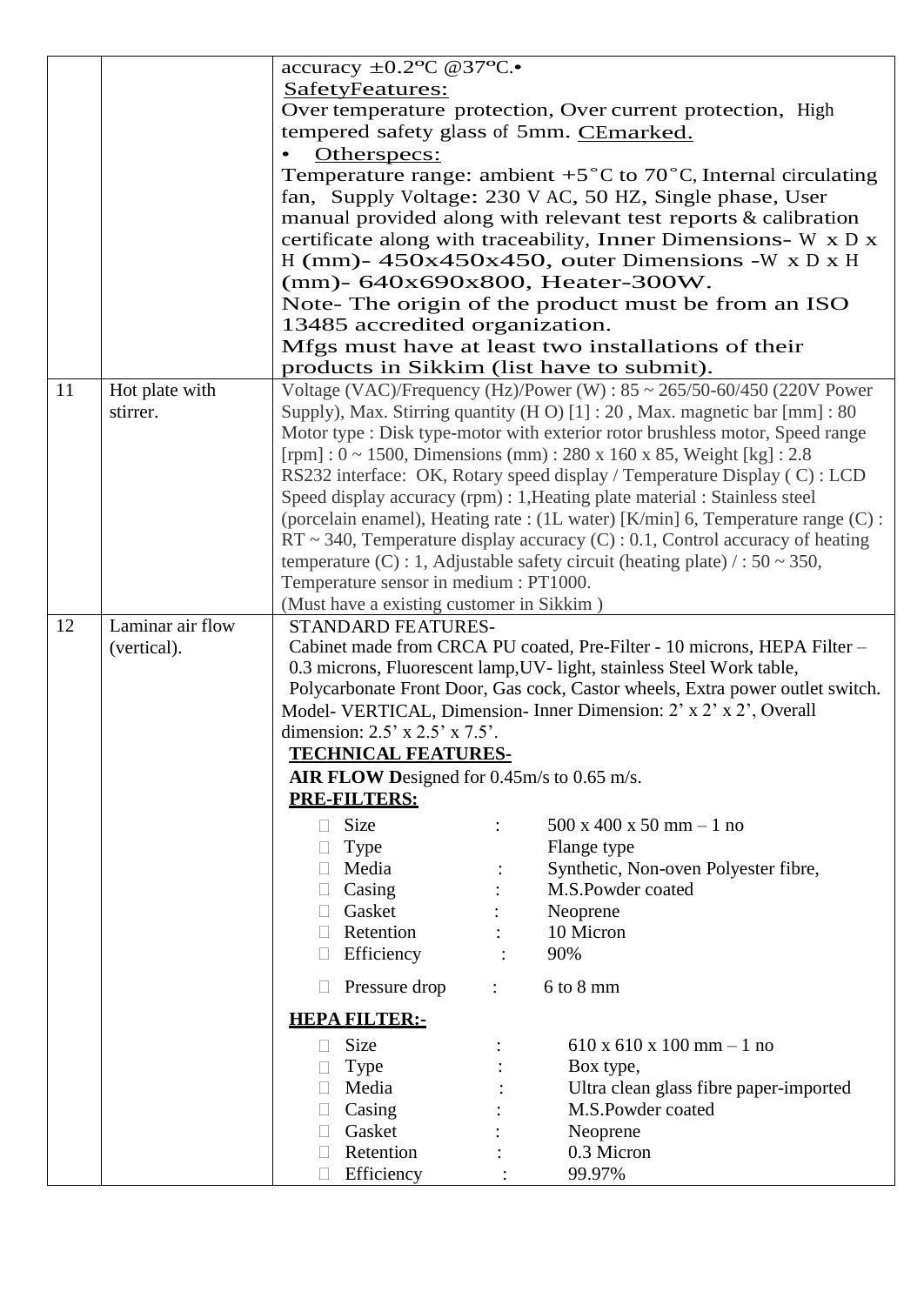|    |                     |                                                                                                                                                                            | $\Box$ Pressure drop : 25 mm of W.c.                                                 |  |
|----|---------------------|----------------------------------------------------------------------------------------------------------------------------------------------------------------------------|--------------------------------------------------------------------------------------|--|
|    |                     |                                                                                                                                                                            |                                                                                      |  |
|    |                     | <b>IMPELLERS:-</b>                                                                                                                                                         |                                                                                      |  |
|    |                     | High performance noise abated statically and dynamically balanced.<br><b>MOTOR-BLOWERS:-</b>                                                                               |                                                                                      |  |
|    |                     | $\Box$ Volts                                                                                                                                                               | 230 V                                                                                |  |
|    |                     | $\Box$ Hz                                                                                                                                                                  | 50                                                                                   |  |
|    |                     | $\Box$ HP                                                                                                                                                                  | 1/5                                                                                  |  |
|    |                     | $\Box$ Amps                                                                                                                                                                | 3.5                                                                                  |  |
|    |                     | $\Box$ Watts                                                                                                                                                               | 250                                                                                  |  |
|    |                     | $\Box$ RPM                                                                                                                                                                 | 1440                                                                                 |  |
|    |                     | $\Box$ Qty                                                                                                                                                                 | 1 no                                                                                 |  |
|    |                     | <b>HOUR METER:-</b>                                                                                                                                                        |                                                                                      |  |
|    |                     | $\Box$ Range                                                                                                                                                               | 9999 hrs                                                                             |  |
|    |                     | $\Box$ Weight                                                                                                                                                              | 75 gram                                                                              |  |
|    |                     | $\Box$ Size                                                                                                                                                                | $2"$ x 2"                                                                            |  |
|    |                     |                                                                                                                                                                            |                                                                                      |  |
|    |                     | <b>CLEANLINESS LEVEL : Class 100</b>                                                                                                                                       |                                                                                      |  |
|    |                     | <b>ILLUMINATION</b>                                                                                                                                                        | : 18 watts Fluorescent tubes                                                         |  |
|    |                     |                                                                                                                                                                            | <b>NOISE LEVEL</b> $65 +/- 5$ db <b>POWER SUPPLY</b>                                 |  |
|    |                     | 230 V, AC, 50Hz,                                                                                                                                                           |                                                                                      |  |
|    |                     | <b>STANDARDS:-</b>                                                                                                                                                         |                                                                                      |  |
|    |                     | US FED STD 209 E                                                                                                                                                           |                                                                                      |  |
|    |                     | $\Box$ ISO 14644-1                                                                                                                                                         |                                                                                      |  |
|    |                     | $\Box$ IEST-RP-CC-002-2<br><b>BSI</b><br>$\Box$                                                                                                                            |                                                                                      |  |
|    |                     | <b>SPECIAL FEATURES</b>                                                                                                                                                    |                                                                                      |  |
|    |                     |                                                                                                                                                                            |                                                                                      |  |
|    |                     | $\Box$ HEPA Protection grill                                                                                                                                               |                                                                                      |  |
|    |                     | $\Box$ Hour meter for monitoring UV life                                                                                                                                   |                                                                                      |  |
|    |                     | Magnahelic gauge instead of manometer.<br>$\Box$                                                                                                                           |                                                                                      |  |
|    |                     | Note-Minimum 10 customer list of research base institute of eastern zone                                                                                                   |                                                                                      |  |
|    |                     | have to submit with full address.                                                                                                                                          |                                                                                      |  |
| 13 | EC/TDS/             | Range                                                                                                                                                                      |                                                                                      |  |
|    | Temperature tester. | EC 0 to 3999µS/cm 0.00 to 20.00 ms/cm                                                                                                                                      |                                                                                      |  |
|    |                     | TDS 0 to 2000mg/L(ppm), 0.00 to 10.00 g/L (ppt)                                                                                                                            |                                                                                      |  |
|    |                     | Temperature 0.0 to $60.0^{\circ}$ c/32.0 to 140.0°F                                                                                                                        |                                                                                      |  |
|    |                     | Resolution                                                                                                                                                                 |                                                                                      |  |
|    |                     | EC 1 $\mu$ S/cm 0.01 ms/cm.TDS 1 mg/L (ppm) 0.01g/L(ppt).                                                                                                                  |                                                                                      |  |
|    |                     | Temperature $0.1^{\circ}$ C /0.1 $^{\circ}$ F, Accuracy @20 $^{\circ}$ C, EC + - 2% F.S, TDS + - 2% F.S.<br>Temperature +- $0.5 \text{ °C}$ / +- 1°F, Battery type 4x1.5V. |                                                                                      |  |
| 14 | <b>GPS</b>          | With all required features.                                                                                                                                                |                                                                                      |  |
| 15 | Heating mantle      | For heating of round bottom flask of 500ml.                                                                                                                                |                                                                                      |  |
| 16 | Colony counter.     |                                                                                                                                                                            | Circular tube for excellent all round illumination. Powerful magnifying lens reduces |  |
|    |                     |                                                                                                                                                                            | operator fatigue. Fully stainless steel GMP model, with last count error decrement   |  |
|    |                     | switch. Must be from ISO 13485 accredited company.                                                                                                                         |                                                                                      |  |
| 17 | <b>HPLC</b>         | <b>HPLC Quaternary Pump ----</b>                                                                                                                                           | $Qty$ 1                                                                              |  |
|    |                     |                                                                                                                                                                            | A maximum pressure of 600 Bar to utilize smaller particle size columns for higher    |  |
|    |                     |                                                                                                                                                                            | resolution and faster separations. (Documents should be given in support.)           |  |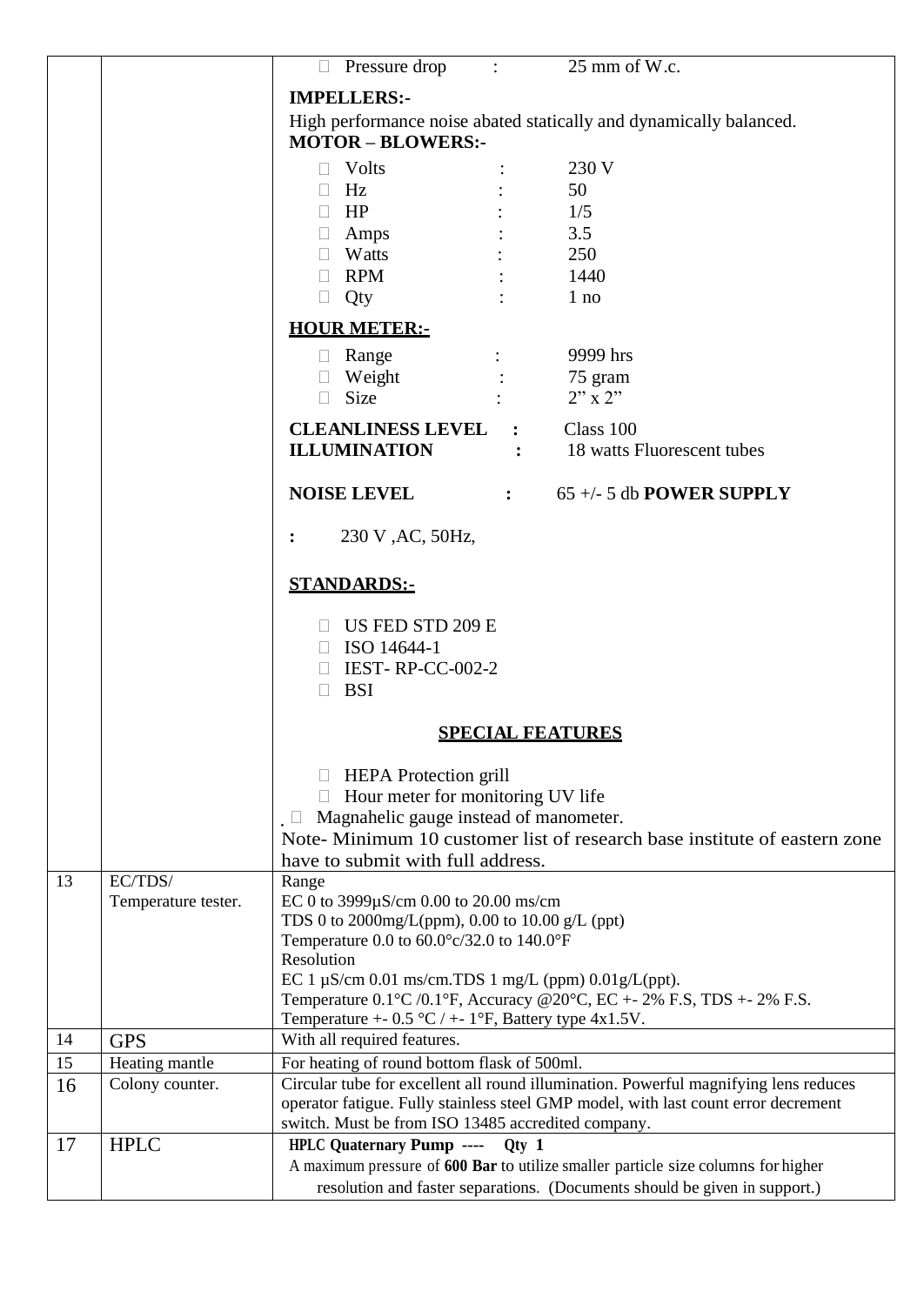This power range should allow the usage of longer columns and/or higher viscous solvents as an alternative to acetonitrile.

A wide flow range up to 10 mL/min perfectly supports standard up to semi-preparative applications. The perfect choice for 4.6 and 3.0 mm id columns.

Should speed up the method development, preparation of mobile phases and flushing the HPLC system by offering convenient access of up to four solvents for isocratic or gradient analysis. Easy, fast and secure transfer of methods from HPLC to sub-2-micron columns. Should have Integrated 4-channel degassing unit. Keeps maintenance to a minimum for lower operation costs by using robust materials such as stainless steel, titanium, gold, ruby, sapphire, ceramics, PEEK and PTFE. Should have Optional active seal wash option for high salt mobile phases to prevent corrosion. **Hydraulic system:** Dual pistons in series, with variable stroke drive, floating pistons. **Settable Flow range:** Set points from 0.001 to 10.0 ml/min, in 0.001 ml/ min increments. **Gradient formation:** Quaternary (Four Solvents) mixing and gradient capability using high-speed proportioning valve. Delay volume  $600-900$  µl. Composition precision :  $< 0.2$ % RSD or <sup>&</sup>lt; 0.04 min SD, whatever is greater, at <sup>1</sup> mL/min; based on retention time at constant room temperature. **Flow Accuracy:**  $\pm$  1 % or 10  $\mu$ L/min whatever is greater **Flow precision:**  $\leq 0.07$  % RSD or  $\leq 0.02$  min SD, whatever is greater; Based on

retention time at constant room temperature.

**Compressibility compensation:** User-selectable, based: on mobile phase compressibility. **pH range:** 1.0–12.5 recommended. Control: Control by Software for HPLC. Safety and maintenance aids: Extensive diagnostics, Error detection and display, Leak detection and safe Leak handling, low voltages in major maintenance areas. GLP features: Maintenance feed-back for continuous tracking of instrument usage in terms of solvent usage with user-settable limits and feedback messages. HPLC System Tool

#### **2. Multiple Wavelength UV/Visible Detector --- Qty 1**

Simultaneous acquisition of up to 8 compound-specific wavelengths for increased sensitivity and selectivity. Low noise front-end electronics flow cell design delivers very low detection limits resulting from minimized shortterm noise ( $\lt$   $\pm$  7  $\mu$ AU). Should be up to 100% resolution gain in fast LC by at max. 80 Hz data acquisition rate. Electronic temperature control – Should have maximum baseline stability and practical sensitivity under fluctuating ambient temperature and humidity conditions. Wide linear range – for reliable, simultaneous quantification of primary compounds, by- products and impurities. Must have Programmable slit (1 to 16 nm) for rapid optimization of sensitivity and linearity. Should have Data recovery card and Radio frequency identification should provide new levels of data security and traceability. Automatic wavelength verification by built-in holmium oxide filter. Detector type 1024-element diode array Light source Deuterium and tungsten. Number of signals : 8. Maximum sampling rate : 80 Hz. Short-term noise  $\lt \pm 0.7$  x 10-5 AU at 254/4 nm and at <sup>750</sup> nm, TC <sup>2</sup> sec. cell. Drift < 0.9 <sup>x</sup> 10-3 AU/hr at <sup>254</sup> nm

Linearity  $> 2.0$  AU (5 %) at 265 nm. Wavelength range : 190-950 nm Wavelength accuracy  $\pm$  1 nm, self-calibration with deuterium lines. Verification with holmium oxide filter. Slit width Programmable: 1, 2, 4, 8, 16 nm. Diode width < 1 nm. Wavelength bunching Programmable, 1 - 400 nm, in steps of 1 nm. Flow cells : Standard. Time programmable Wavelength, polarity, peak width, lamp bandwidth, autobalance, wavelength range, threshold, spectra storage mode. Analog output Recorder/integrator: 100 mV or 1 V, 2 outputs. Communications LAN, Controller-area network (CAN), RS-232C, APG Remote: ready, Start, stop and shut-down signals. Should have early maintenance feedback for continuous tracking of instrument usage in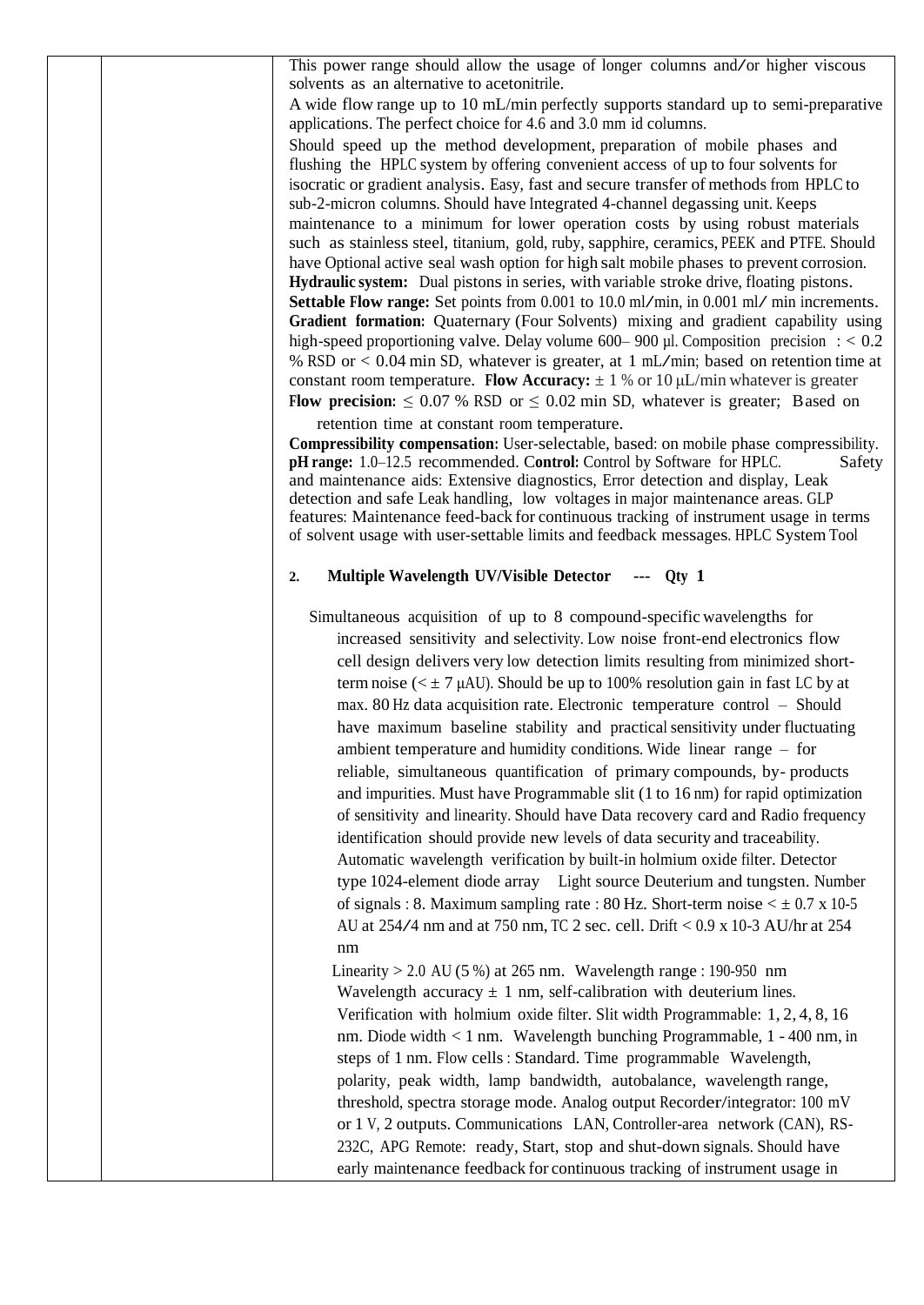| terms of lamp burn time with user settable limits and feedback messages.<br>Electronic records of maintenance and errors. Verification of wavelength<br>accuracy with built-in holmium oxide filter. Leak detection, safe leak<br>handling, and leak output signal for shutdown of pumping system. Low<br>voltages in major maintenance areas.<br>MUST HAVE THE CAPABILITY OF FIELD UPGRADABLE TO DIODE ARRAY<br>П                                                                                                                                                                                                                                                                                                                                                                                                                                                      |
|-------------------------------------------------------------------------------------------------------------------------------------------------------------------------------------------------------------------------------------------------------------------------------------------------------------------------------------------------------------------------------------------------------------------------------------------------------------------------------------------------------------------------------------------------------------------------------------------------------------------------------------------------------------------------------------------------------------------------------------------------------------------------------------------------------------------------------------------------------------------------|
| DETECTOR.                                                                                                                                                                                                                                                                                                                                                                                                                                                                                                                                                                                                                                                                                                                                                                                                                                                               |
| 3. Manual Injector:<br>$-$ Qty 1<br>$\sim$                                                                                                                                                                                                                                                                                                                                                                                                                                                                                                                                                                                                                                                                                                                                                                                                                              |
| Should have 600 Bar Manual Injection Valve. 20 ul sample loop $\&$<br>$\Box$<br>mounting stand should also be provided.                                                                                                                                                                                                                                                                                                                                                                                                                                                                                                                                                                                                                                                                                                                                                 |
| <b>Thermostatted Column Compartment</b><br>$Qty$ 1<br>4.                                                                                                                                                                                                                                                                                                                                                                                                                                                                                                                                                                                                                                                                                                                                                                                                                |
| Temperature range 10 degrees below ambient to 80 °C. Temperature stability $\pm$ 0.15<br>°C. Temperature accuracy $\pm$ 0.8 °C with calibration $\pm$ 0.5 °C. Column capacity Three<br>30 cm columns. Heat-up/cool-down time : 5 min from ambient to 40 °C, 10 min from<br>40 °C to 20 °C. Internal volume : 3 $\mu$ L left heat exchanger, 6 $\mu$ L right heat exchanger.<br>GLP Column identification module for GLP documentation of column type. Windows<br>based software for complete control, acquisition, data processing for HPLC is<br>required. C18 Column 4.6x150mm - Qty 1, .C8 Colum 4.6x150mm - Qty 1,<br>Normal Phase column - Qty 1, Installation Accessories : Necesary Data<br>management/PC, Printer, Sample & Solvent Filtration kit with Pump. Solid Phase<br>Extraction kit should also be given.<br>5. <b>Fluorescence Detector</b> ---- Qty 1 |
| Should have the below facilities:                                                                                                                                                                                                                                                                                                                                                                                                                                                                                                                                                                                                                                                                                                                                                                                                                                       |
| Detection type: Programmable single wavelength (excitation and emission)<br>$\Box$<br>fluorescence detector                                                                                                                                                                                                                                                                                                                                                                                                                                                                                                                                                                                                                                                                                                                                                             |
| Performance: Raman $(H2O) > 3000$ (noise reference measured at dark value)<br>Ex 350 nm, Em 397 nm, dark value 450 nm, standard flow cell<br>Light source : Xenon flash lamp, normal mode (20 W), economy mode (5 W),<br>lifetime 4000 hours                                                                                                                                                                                                                                                                                                                                                                                                                                                                                                                                                                                                                            |
| Pulse frequency: 296 Hz for signal mode, 74 Hz for economy mode<br>$\Box$<br>Excitation monochromator: Concave holographic grating, F/1.6, blaze 300 nm,<br>Range 200 – 1200 nm and zero- order, bandwidth 20 nm<br>Emission monochromator: Concave holographic grating, F/1.6, blaze 400 nm,<br>$\Box$<br>Range 280 - 1200 nm and zero- order, bandwidth 20 nm<br>Reference system : Inline excitation measurement<br>П                                                                                                                                                                                                                                                                                                                                                                                                                                                |
| Time programming: Response time, PMT gain, baseline behavior (append, free,<br>П                                                                                                                                                                                                                                                                                                                                                                                                                                                                                                                                                                                                                                                                                                                                                                                        |
| zero)<br>Step size : 1-20 nm<br>Ш                                                                                                                                                                                                                                                                                                                                                                                                                                                                                                                                                                                                                                                                                                                                                                                                                                       |
| Spectra storage : Limited only by disk space<br>$\Box$                                                                                                                                                                                                                                                                                                                                                                                                                                                                                                                                                                                                                                                                                                                                                                                                                  |
| Wavelength repeatability : $\pm$ 0.2 nm<br>$\Box$                                                                                                                                                                                                                                                                                                                                                                                                                                                                                                                                                                                                                                                                                                                                                                                                                       |
| Wavelength accuracy: $\pm 3$ nm<br>П<br>Data rate: 74 Hz<br>$\Box$                                                                                                                                                                                                                                                                                                                                                                                                                                                                                                                                                                                                                                                                                                                                                                                                      |
| Flow cells Standard: 8 µL volume, 20 bar (2 MPa) pressure maximum, quartz.<br>$\Box$<br>Environment : $0 - 40$ °C constant temperature at <95% humidity (non-<br>П                                                                                                                                                                                                                                                                                                                                                                                                                                                                                                                                                                                                                                                                                                      |
| condensing)<br>Analog outputs Recorder/integrator: 100 mV or 1 V,<br>$\Box$                                                                                                                                                                                                                                                                                                                                                                                                                                                                                                                                                                                                                                                                                                                                                                                             |
| Output range selectable from 0.2 to 400 LU, 2 outputs<br>$\Box$                                                                                                                                                                                                                                                                                                                                                                                                                                                                                                                                                                                                                                                                                                                                                                                                         |
| Remote: ready, start, stop and shut-down-signals<br>$\Box$                                                                                                                                                                                                                                                                                                                                                                                                                                                                                                                                                                                                                                                                                                                                                                                                              |
| Safety and maintenance Extensive diagnostics, error detection and display, leak<br>Ш                                                                                                                                                                                                                                                                                                                                                                                                                                                                                                                                                                                                                                                                                                                                                                                    |
| detection, safe leak handling, leak output signal for shutdown of pumping<br>system. Low voltages in major maintenance areas                                                                                                                                                                                                                                                                                                                                                                                                                                                                                                                                                                                                                                                                                                                                            |
|                                                                                                                                                                                                                                                                                                                                                                                                                                                                                                                                                                                                                                                                                                                                                                                                                                                                         |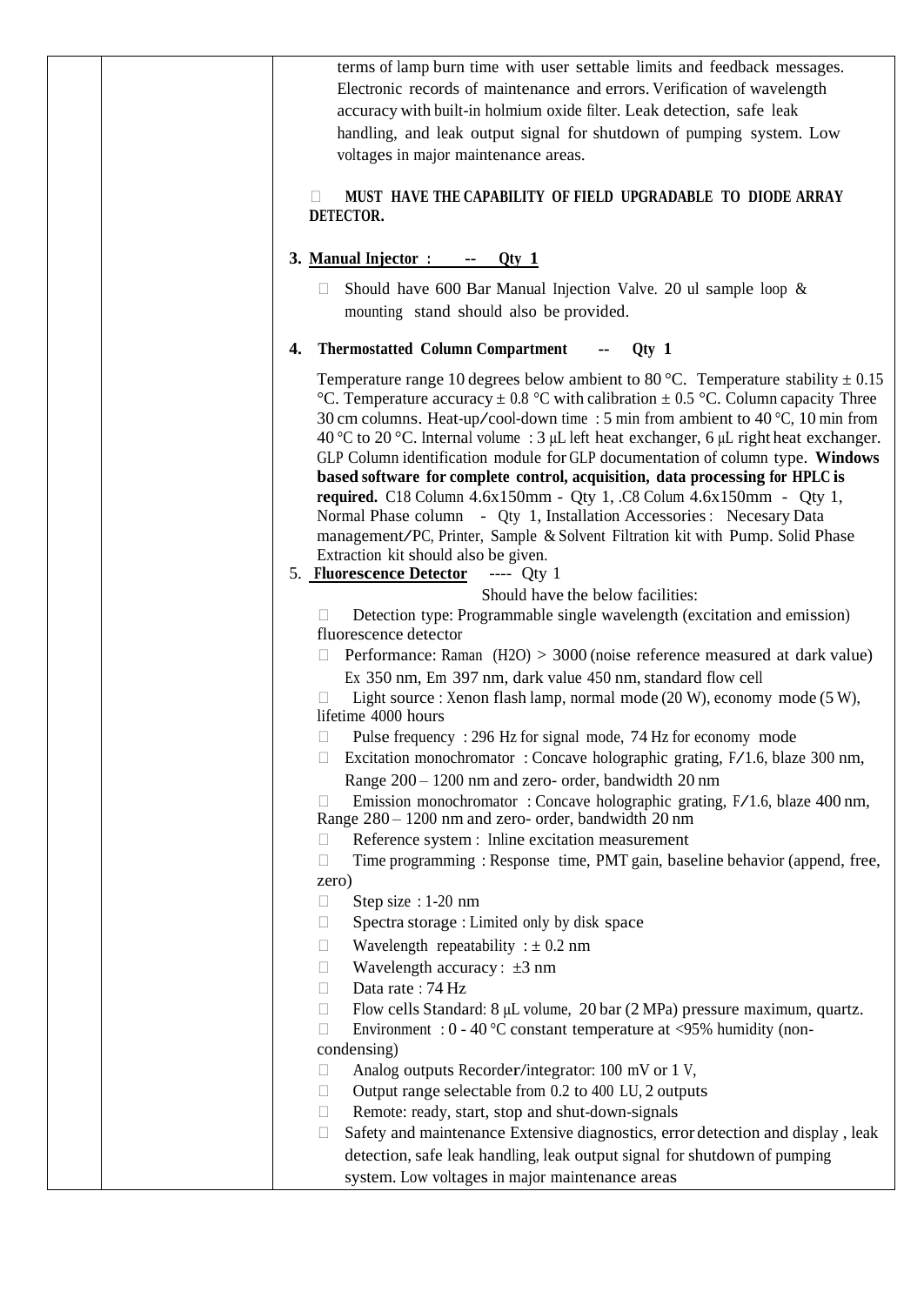|                                                                        |                       | GLP Early maintenance feedback for continuous tracking of instrument usage,<br>$\mathbb{R}^n$<br>display of feedback messages in terms of lamp burn time with user-settable<br>limits and feedback messages. Electronic records of maintenance and errors.<br>Verification of wavelength accuracy using Raman band (H20) lines. |                                                                                        |  |  |
|------------------------------------------------------------------------|-----------------------|---------------------------------------------------------------------------------------------------------------------------------------------------------------------------------------------------------------------------------------------------------------------------------------------------------------------------------|----------------------------------------------------------------------------------------|--|--|
|                                                                        |                       | Refractive Index Detector ---- q t y - 1<br>06.                                                                                                                                                                                                                                                                                 |                                                                                        |  |  |
|                                                                        |                       | Should have the below facilities:                                                                                                                                                                                                                                                                                               |                                                                                        |  |  |
|                                                                        |                       | Detection type: Deflection method.<br>$\Box$                                                                                                                                                                                                                                                                                    |                                                                                        |  |  |
|                                                                        |                       | Short-term noise : $\pm 2.5$ x 10-9 RIU<br>П                                                                                                                                                                                                                                                                                    |                                                                                        |  |  |
|                                                                        |                       | Drift: $< 200 \times 10$ -9 RIU/h<br>П                                                                                                                                                                                                                                                                                          |                                                                                        |  |  |
|                                                                        |                       | Refractive index range : 1.00-1.75, calibrated<br>$\begin{array}{ccc} \hline \end{array}$                                                                                                                                                                                                                                       |                                                                                        |  |  |
|                                                                        |                       | Flow cell: $8 \mu L$ , 5 bar pressure maximum<br>П                                                                                                                                                                                                                                                                              |                                                                                        |  |  |
|                                                                        |                       | Temperature control: Ambient +5 $\mathrm{^{\circ}C}$ to 55 $\mathrm{^{\circ}C}$<br>П                                                                                                                                                                                                                                            |                                                                                        |  |  |
|                                                                        |                       | pH range: 2.3-9.5<br>$\begin{array}{ccc} \hline \end{array}$                                                                                                                                                                                                                                                                    |                                                                                        |  |  |
|                                                                        |                       | Time programmable : Polarity, peak width<br>$\Box$                                                                                                                                                                                                                                                                              |                                                                                        |  |  |
|                                                                        |                       | Zero adjustment : Automatic zero<br>П                                                                                                                                                                                                                                                                                           |                                                                                        |  |  |
|                                                                        |                       | $\Box$                                                                                                                                                                                                                                                                                                                          | Valves : Automatic purge and automatic solvent recycle.                                |  |  |
|                                                                        |                       | Data rate: Up to 37 Hz<br>$\Box$                                                                                                                                                                                                                                                                                                |                                                                                        |  |  |
|                                                                        |                       | П                                                                                                                                                                                                                                                                                                                               | Analog output : Recorder/integrator: 100 mV or 1 V, with offset adjustment,            |  |  |
|                                                                        |                       | RIU range selectable.                                                                                                                                                                                                                                                                                                           |                                                                                        |  |  |
|                                                                        |                       | Note- rate must be quoted as per the serial no. 1 to 6.                                                                                                                                                                                                                                                                         |                                                                                        |  |  |
| 18                                                                     | Micromanipulator      |                                                                                                                                                                                                                                                                                                                                 | Measures nutrient commonly present in fertilizer enriched solutions such as ammonia,   |  |  |
|                                                                        | photometer.           | phosphorus, nitrate and potassium in three distinct ranges of low, medium and high                                                                                                                                                                                                                                              |                                                                                        |  |  |
|                                                                        |                       |                                                                                                                                                                                                                                                                                                                                 | concentrations. Maximized for each nutrient and for every concentration. PC compatible |  |  |
|                                                                        |                       | via USB, User friendly prompts and autodiagnostic messages on LCD, Powered by 9V                                                                                                                                                                                                                                                |                                                                                        |  |  |
|                                                                        |                       | batteries or 12 V DC.                                                                                                                                                                                                                                                                                                           |                                                                                        |  |  |
| 19                                                                     | Double distillation   | <b>Output capacity- 2 ltrs/Hour.</b>                                                                                                                                                                                                                                                                                            |                                                                                        |  |  |
|                                                                        | water plant (quartz). | <b>Distillate Quality Specifications-</b>                                                                                                                                                                                                                                                                                       |                                                                                        |  |  |
|                                                                        |                       | Specific Conductivity at 25 0C                                                                                                                                                                                                                                                                                                  | less than $0.4 \times 10 - 6S/cm$                                                      |  |  |
|                                                                        |                       | PH at 25 0C                                                                                                                                                                                                                                                                                                                     | *Not applicable                                                                        |  |  |
|                                                                        |                       | Total Organic Carbon (TOC) mg/lit                                                                                                                                                                                                                                                                                               | **Not detected                                                                         |  |  |
|                                                                        |                       | Organic Matter mg/lit                                                                                                                                                                                                                                                                                                           | <b>NIL</b>                                                                             |  |  |
|                                                                        |                       | Total Solids (mg/lit)                                                                                                                                                                                                                                                                                                           | $0.1$ mg/lit                                                                           |  |  |
|                                                                        |                       | Silica (mg/lit)                                                                                                                                                                                                                                                                                                                 | less than $0.01$ mg/lit                                                                |  |  |
|                                                                        |                       | KMnO 4 color retention                                                                                                                                                                                                                                                                                                          | 60 mins                                                                                |  |  |
|                                                                        |                       | UV absorbance at 254 nm                                                                                                                                                                                                                                                                                                         | 0.007                                                                                  |  |  |
|                                                                        |                       | <b>Distillate Quality</b>                                                                                                                                                                                                                                                                                                       | Pyrogen Free                                                                           |  |  |
|                                                                        |                       | <b>Total Plate Count</b>                                                                                                                                                                                                                                                                                                        | Zero                                                                                   |  |  |
|                                                                        |                       | <b>Standard Plate Count</b>                                                                                                                                                                                                                                                                                                     | Zero                                                                                   |  |  |
|                                                                        |                       | Endotoxin                                                                                                                                                                                                                                                                                                                       | less than 0.25 EU/ml                                                                   |  |  |
|                                                                        |                       | Yeast and mould                                                                                                                                                                                                                                                                                                                 | Zero                                                                                   |  |  |
|                                                                        |                       | Distillate Temperature                                                                                                                                                                                                                                                                                                          | $65 - 75$ oC                                                                           |  |  |
|                                                                        |                       | Feed water analysis-<br>Conductivity                                                                                                                                                                                                                                                                                            | $1110 \times 10 - 6S/cm$                                                               |  |  |
|                                                                        |                       | <b>Total Dissolved Solids</b>                                                                                                                                                                                                                                                                                                   | $700$ mg/lit                                                                           |  |  |
|                                                                        |                       | Hardness                                                                                                                                                                                                                                                                                                                        | Less than 5 ppm as CaCO 3                                                              |  |  |
|                                                                        |                       | The equipment must produce Grade 1 reagent quality water.                                                                                                                                                                                                                                                                       |                                                                                        |  |  |
|                                                                        |                       |                                                                                                                                                                                                                                                                                                                                 |                                                                                        |  |  |
| 20                                                                     | Water bath.           | Stirred Water baths (SS body)                                                                                                                                                                                                                                                                                                   |                                                                                        |  |  |
| CE Certified product                                                   |                       |                                                                                                                                                                                                                                                                                                                                 |                                                                                        |  |  |
|                                                                        |                       | Inner as well as outer body made from Stainless steel                                                                                                                                                                                                                                                                           |                                                                                        |  |  |
|                                                                        |                       | Stirring achieved by an efficient, continuously rated, self Cooling motor                                                                                                                                                                                                                                                       |                                                                                        |  |  |
|                                                                        |                       | with SS shaft & propeller of anticorrosive material.                                                                                                                                                                                                                                                                            |                                                                                        |  |  |
|                                                                        |                       | Seamless vessel                                                                                                                                                                                                                                                                                                                 |                                                                                        |  |  |
|                                                                        |                       | Water level / over temp cut off                                                                                                                                                                                                                                                                                                 |                                                                                        |  |  |
| Temp range $- +05$ to 90 degree<br>Accuracy at - 37 degree $+/-0.1$ °C |                       |                                                                                                                                                                                                                                                                                                                                 |                                                                                        |  |  |
|                                                                        |                       | Uniformity - +/- 0.1°C at 37°C                                                                                                                                                                                                                                                                                                  |                                                                                        |  |  |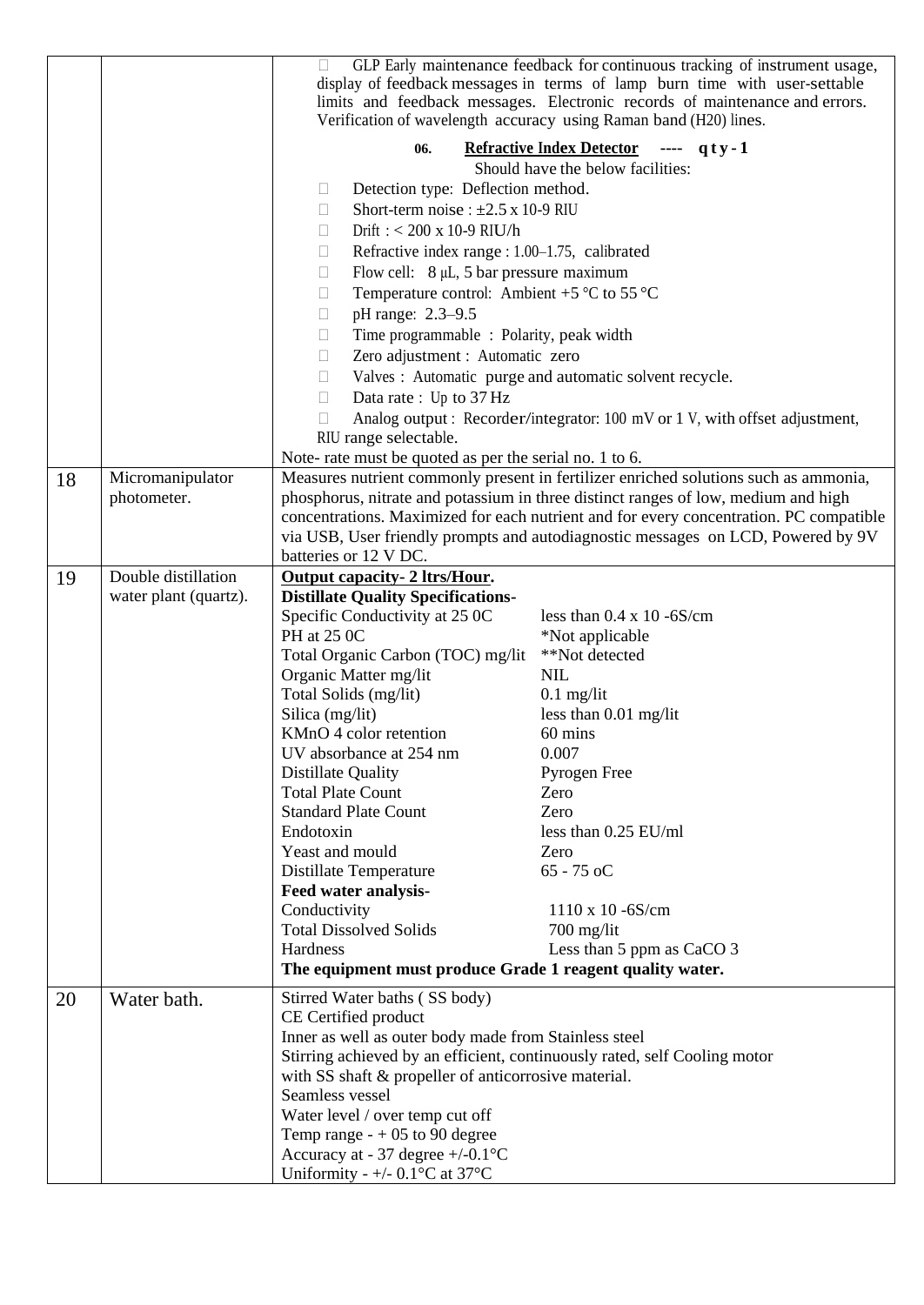|    |                             | Resolution - 0.1°C                                                                                                                                                            |  |  |
|----|-----------------------------|-------------------------------------------------------------------------------------------------------------------------------------------------------------------------------|--|--|
|    |                             | Rate - 26,000/-                                                                                                                                                               |  |  |
|    |                             | Capacity-28 ltrs.                                                                                                                                                             |  |  |
|    |                             | Have to supply weight rings for conical flask for 200-1000ml and test tube holder for                                                                                         |  |  |
|    |                             | 16-20 tubes.                                                                                                                                                                  |  |  |
|    |                             | Mfg. must be a ISO 13485 accredited and they must have 2-3 satisfied customers in                                                                                             |  |  |
|    |                             | Sikkim.                                                                                                                                                                       |  |  |
| 21 | Dry bath                    | Programmable for up to 5 sequential steps of different temperature and<br>$\bullet$                                                                                           |  |  |
|    |                             | duration.                                                                                                                                                                     |  |  |
|    |                             | Automatically adjusting (PID) control for temperature stability.<br>$\bullet$                                                                                                 |  |  |
|    |                             | Wide temperature setting range.<br>٠                                                                                                                                          |  |  |
|    |                             | Light-weight design for portability.                                                                                                                                          |  |  |
|    |                             | Sample block design is easily removed for cleaning or replacement.                                                                                                            |  |  |
|    |                             | Optional water bath block for added application flexibility.<br>٠                                                                                                             |  |  |
|    |                             | Peltier design provides thermal efficiency, reliability and compact size<br>٠                                                                                                 |  |  |
|    |                             | Temp. Setting Range - 10oC~105oC                                                                                                                                              |  |  |
|    |                             | Temp. Control Range - RT +5oC~100oC Timing                                                                                                                                    |  |  |
|    |                             | Range -1min! 99h 59min<br>٠                                                                                                                                                   |  |  |
|    |                             | Block Temp. - Uncertainty $<$ 0.5oC<br>٠                                                                                                                                      |  |  |
|    |                             | Block Temp. - Accuracy <+0.5oC<br>٠                                                                                                                                           |  |  |
|    |                             | Block Temp. - Uniformity <+0.5oC<br>٠                                                                                                                                         |  |  |
|    |                             | Heating Time - <12min (from 20oC to 100oC)                                                                                                                                    |  |  |
|    |                             | <b>Heating Parts-Heater</b>                                                                                                                                                   |  |  |
|    |                             | Size (mm) - 300 x 200 x 150 (L x W x H)<br>٠                                                                                                                                  |  |  |
|    |                             | Net Weight - 2.8kg<br>$\bullet$                                                                                                                                               |  |  |
|    |                             | Power Supply AC-220V 50Hz 120W                                                                                                                                                |  |  |
|    |                             | ٠                                                                                                                                                                             |  |  |
|    |                             | Accessories: 2 ml adaptor, 0 .5 ml PCR tube adapter 15 ml adaptor.<br>Ultra low deep freeze (-80 DEGREE C.) - VERTICAL 200 LTRS. WITH SERVO                                   |  |  |
| 22 | -80 degree deep<br>freezer. | STABILIZER. MFG. MUST HAVE ISO9001-2008, ISO 14001-2004, WHO- GMP , CE.                                                                                                       |  |  |
|    |                             |                                                                                                                                                                               |  |  |
|    |                             | Temperature range of Ultra Low Freezer from -70 $\degree$ C to - 80 $\degree$ C with micro<br>controller based temperature controller includes digital temperature display of |  |  |
|    |                             |                                                                                                                                                                               |  |  |
|    |                             | set value and process value Ultra Low Freezer.                                                                                                                                |  |  |
|    |                             | 1. The cabinet of MEDITECH Ultra Low Freezer is insulated with high                                                                                                           |  |  |
|    |                             | density CFC free Poly Urethane Foam 120 mm thick insulation.                                                                                                                  |  |  |
|    |                             | 2. Interior chamber of Ultra Low Freezer is finished resistant stainless Steel                                                                                                |  |  |
|    |                             | $(304, 0.8 \text{ mm thick}).$                                                                                                                                                |  |  |
|    |                             | 3. The exterior is Sky Blue/white Pure Polyster powder coated (1.0 mm thick)                                                                                                  |  |  |
|    |                             | Mild Steel and the door has a magnetic gasket with a keyed lock.                                                                                                              |  |  |
|    |                             | 4. Stainless steel trays are provided for storage inside Ultra low freezer                                                                                                    |  |  |
|    |                             |                                                                                                                                                                               |  |  |
|    |                             | 5. The Ultra Low Freezer are provided with handle and lock for safety and                                                                                                     |  |  |
|    |                             | security                                                                                                                                                                      |  |  |
|    |                             | Refrigeration                                                                                                                                                                 |  |  |
|    |                             | 1. Ultra Low Freezer has Heavy-duty, air-cooled refrigeration system                                                                                                          |  |  |
|    |                             | 2. Non-CFC, commercially available refrigerant is used in Ultra Low Freezer.                                                                                                  |  |  |
|    |                             | <b>Temp Controller</b>                                                                                                                                                        |  |  |
|    |                             | Micro processor based temperature control with accuracy of $\pm 0.1$ °C Ultra Low                                                                                             |  |  |
|    |                             | Freezer                                                                                                                                                                       |  |  |
|    |                             | <b>Audio Visual Alarm Ultra Low Freezer</b>                                                                                                                                   |  |  |
|    |                             | 1. Audio Visual Alarm when the door is opened                                                                                                                                 |  |  |
|    |                             |                                                                                                                                                                               |  |  |
|    |                             | 2. Audio Visual Alarm when temperature deviates from preset temperature                                                                                                       |  |  |
|    |                             |                                                                                                                                                                               |  |  |
|    |                             | <b>Chart Recorder</b>                                                                                                                                                         |  |  |
|    |                             | 7 days circular Chart recorder is provided Ultra Low Freezer                                                                                                                  |  |  |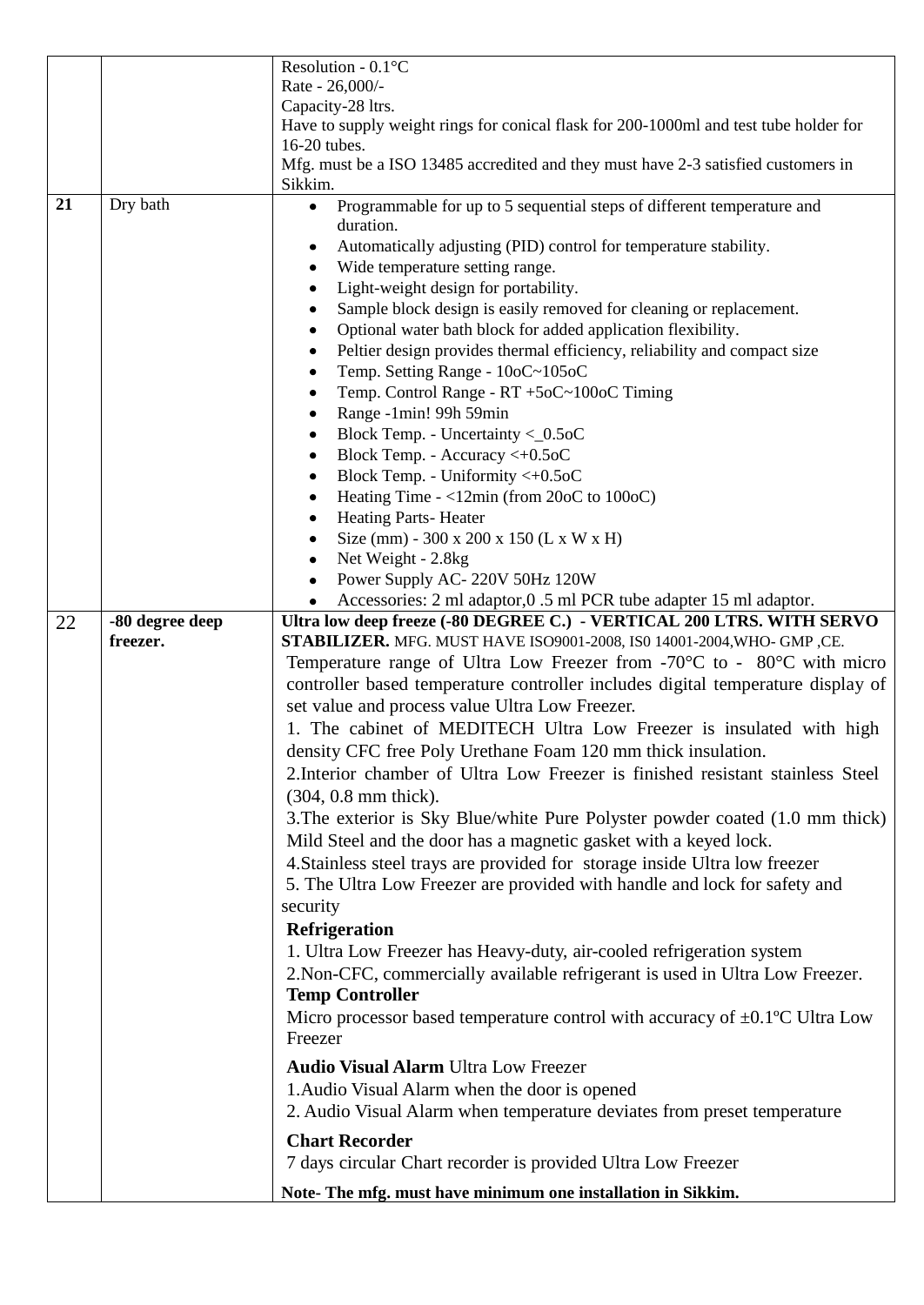| 23  | -20 degree deep              | Temperature Range: Ambient to -20°C.                                                                                |  |
|-----|------------------------------|---------------------------------------------------------------------------------------------------------------------|--|
|     | freezer.                     | <b>Temperature Accuracy:</b> $\pm 1^{\circ}C$                                                                       |  |
|     |                              | High density foamed insulation for minimal cooling losses.<br>$\Box$                                                |  |
|     |                              | Evenly spread evaporator accounts for higher temperature<br>$\Box$                                                  |  |
|     |                              | uniformities throughout the cooling chamber.                                                                        |  |
|     |                              | Specially designed Deep Freezer to keep the door tightly locked<br>$\Box$                                           |  |
|     |                              | eliminating chances of any cooling loss.                                                                            |  |
|     |                              |                                                                                                                     |  |
|     |                              | Outer made of powder coated Mild Steel Sheet, 1.0 MM THICK.<br>$\Box$                                               |  |
|     |                              | Inner chamber and trays made of Stainless Steel 304, 0.8 MM THICK.<br>$\begin{array}{c} \hline \end{array}$         |  |
|     |                              | Caster wheel mounted for easy mobility.<br>$\Box$                                                                   |  |
|     |                              | Eco Friendly Compressor, CFC FREE.<br>$\Box$                                                                        |  |
|     |                              | Fitted with Microprocessor Based Digital Temperature Indicator cum                                                  |  |
|     |                              | Controller WITH AUDIO VISUAL ALARM.                                                                                 |  |
|     |                              | MFG. MUST HAVE ISO9001-2008, ISO 14001-2004, WHO- GMP, CE and                                                       |  |
|     |                              | minimum one installation in Sikkim.                                                                                 |  |
| 24  | <b>UV VIS</b>                | Cuvette free Spectrophotometer with microvolume based measurements<br>٠                                             |  |
|     | spectrophotometer.           | and should be well suited for many UV-Vis applications as well as for protein<br>and nucleic acids quantification.  |  |
|     |                              | For micro-volume mode<br>$\bullet$                                                                                  |  |
|     |                              | 2. Minimum Sample Size: $0.5 \mu L$                                                                                 |  |
|     |                              | 3. Pathlength: 0.5 mm (auto ranging to 0.03 mm)                                                                     |  |
|     |                              | 4. Light Source: Pulsed Xenon flash lamp                                                                            |  |
|     |                              | 5. Detector Type: 2048 element CCD                                                                                  |  |
|     |                              | Wavelength Range: 190-840 nm<br>6.                                                                                  |  |
|     |                              | <b>Wavelength Accuracy:</b> 1 nm<br>7.                                                                              |  |
|     |                              | Absorbance Precision: 0.001 AU or 1%, whichever is greater<br>8.<br>9. Absorbance Accuracy: 2% at 0.75 AU at 260 nm |  |
|     |                              | 10. Absorbance Range: $0.04 - 500$ (1 cm equivalent)                                                                |  |
|     |                              | 11. Detection limit: 0.10 mg/ml BSA; 2.0 ng/µl dsDNA                                                                |  |
|     |                              | 12. Maximum Concentration: 750 mg/ml BSA; 25,000 ng/µl dsDNA                                                        |  |
|     |                              | 13. Measurement Time: <4 seconds                                                                                    |  |
|     |                              | <b>14. Footprint:</b> 20 cm X 33 cm                                                                                 |  |
|     |                              | 15. Weight: 2kg                                                                                                     |  |
|     |                              | 16. Lower Sample Surface Material of Construction: 303 stainless steel and<br>sapphire window                       |  |
|     |                              | 17. Upper Sample Surface Material of Construction: 303 stainless steel and                                          |  |
|     |                              | quartz fiber                                                                                                        |  |
|     |                              | General<br>$\bullet$                                                                                                |  |
|     |                              | Should have Onboard Controller and should not require PC for<br>1.                                                  |  |
|     |                              | operation.                                                                                                          |  |
|     |                              | <b>Operating Voltage: 12 VDC</b><br>2.                                                                              |  |
|     |                              | <b>Operating Power Consumption:</b> 10 W; (max 45 W)<br>3.<br>Approvals: CE, UL/CSA and FCC<br>4.                   |  |
|     |                              | <b>Manufacture Location: USA</b><br>5.                                                                              |  |
|     |                              | <b>Operating System: Custom Android OS</b><br>6.                                                                    |  |
|     |                              | 7. CPU: TI OMAP ARM Processor                                                                                       |  |
|     |                              | Display: 1280 X 800 high definition color display<br>8.                                                             |  |
|     |                              | 9. User Input: Touch screen with swipe and pinch motion; glove compatible                                           |  |
|     |                              | 10. Internal Storage: 8GB flash drive                                                                               |  |
|     |                              | 11. Connectivity: USB ports for printer, barcode reader and USB drive<br>12. Networking: Ethernet and Wi-Fi         |  |
|     |                              | Must be from USA or Europe make.                                                                                    |  |
| 25  |                              | Table top, 6000 rpm, 100-240 volt, 50-60 hz.                                                                        |  |
| 26. | Rota spin<br><b>VERTICAL</b> | Automatic purging for efficient sterilization.                                                                      |  |
|     |                              |                                                                                                                     |  |